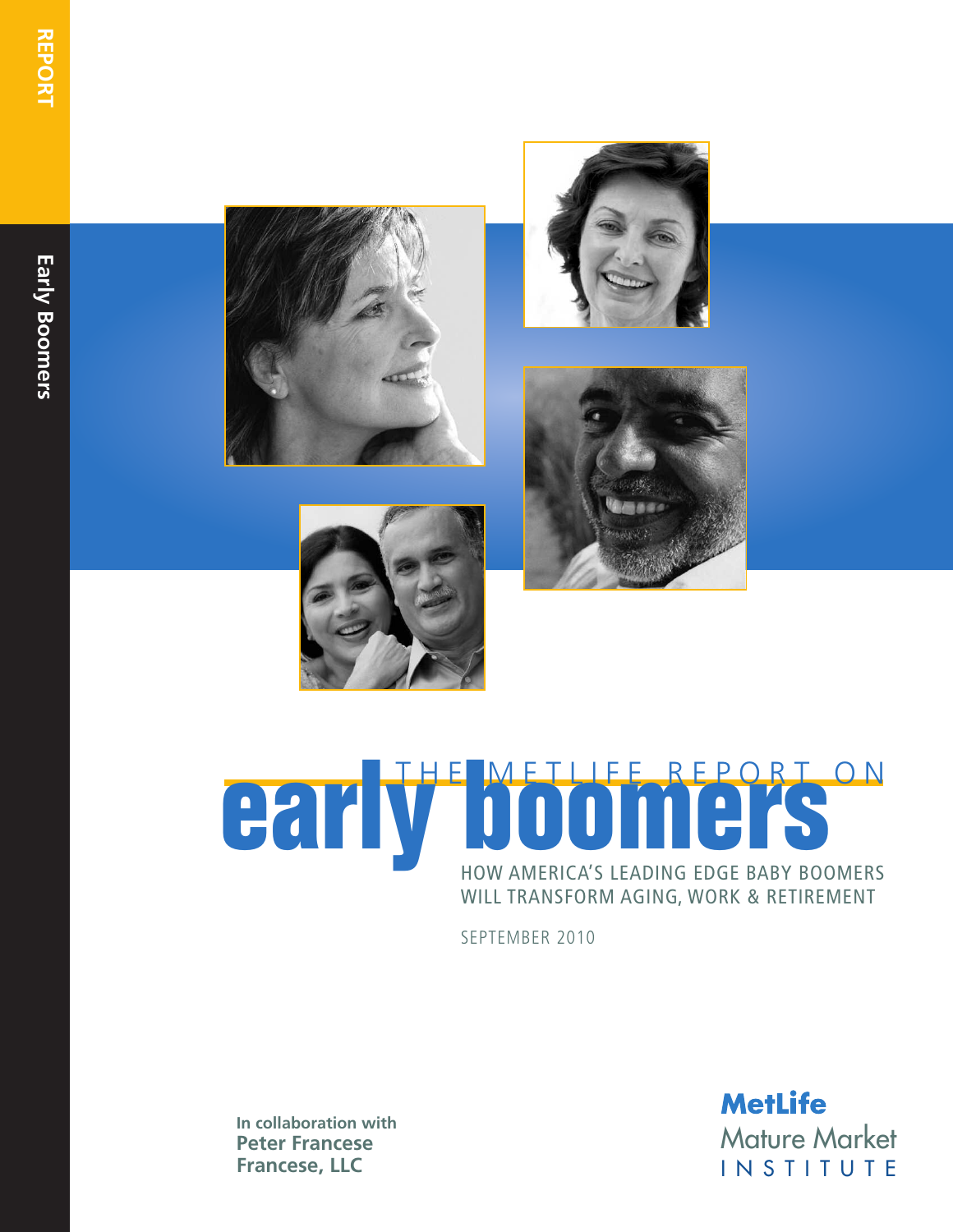#### **The MetLife Mature Market Institute®**

Established in 1997, the Mature Market Institute (MMI) is MetLife's research organization and a recognized thought leader on the multi-dimensional and multi-generational issues of aging and longevity. MMI's groundbreaking research, gerontology expertise, national partnerships, and educational materials work to expand the knowledge and choices for those in, approaching, or caring for those in the mature market.

MMI supports MetLife's long-standing commitment to identifying emerging issues and innovative solutions for the challenges of life. MetLife, Inc. (NYSE: MET), through its subsidiaries and affiliates, is a leading provider of insurance, employee benefits, and financial services with operations throughout the United States and the Latin American, Europe and Asia Pacific regions.

200 Park Avenue 40th Floor New York, NY 10166 MatureMarketInstitute@MetLife.com **www.MatureMarketInstitute.com**

#### **Peter Francese**

Peter Francese is a widely recognized demographic trends expert. He was the founder of *American Demographics* Magazine and speaks and writes frequently on consumer trends. Francese has authored several books as well as articles and special reports on how to better understand consumer markets. His most recent book, with co-author Lorraine Stuart Merrill, *Communities & Consequences*, is on the future of New Hampshire.

Francese is the recipient of the Silver Bell Award from the Advertising Council for distinguished public service and holds a graduate degree from Cornell University. He lives and works in Exeter, New Hampshire.

peter@francese.com **www.francese.com**

> Variable And Long-Term Care Products Are: • Not A Deposit Or Other Obligation Of Bank • Not FDIC-Insured • Not Insured By Any Federal Government Agency

> Only Variable Annuity Products: • Not Guaranteed By Any Bank Or Credit Union • May Go Down In Value

Only Long-Term Care Products: • Not Issued, Guaranteed Or Underwritten By Bank Or FDIC • Not A Condition To The Provision Or Term Of Any Banking Service Or Activity • Policy Is An Obligation Of The Issuing Insurance Company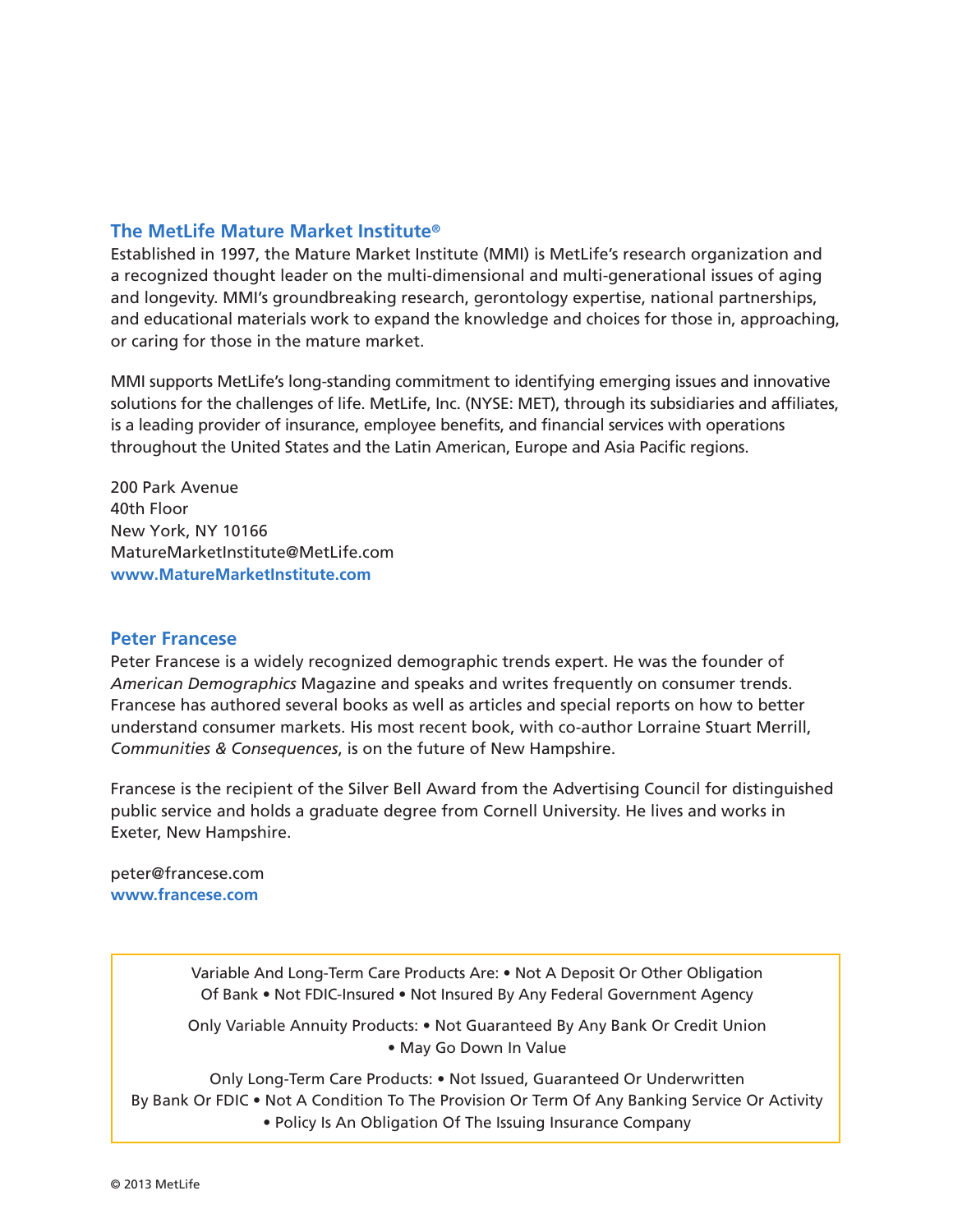## **Table of Contents**

| $\overline{\mathbf{2}}$ | <b>Executive Summary</b>                      |
|-------------------------|-----------------------------------------------|
| 3                       | <b>Key Findings</b>                           |
| 5                       | <b>Introduction</b>                           |
| 6                       | Part 1: How Early Boomers Stand Apart         |
| 6                       | Larger Age Cohort                             |
| 8                       | <b>Higher Educational Attainment</b>          |
| 12                      | <b>Part 2: New Family Relationships</b>       |
| 16                      | <b>Part 3: Rising Workforce Participation</b> |
| 20                      | <b>Early Boomer Households</b>                |
| 21                      | <b>Convergence: A Summary</b>                 |
| 22                      | <b>Implications</b>                           |
|                         |                                               |
|                         |                                               |
|                         |                                               |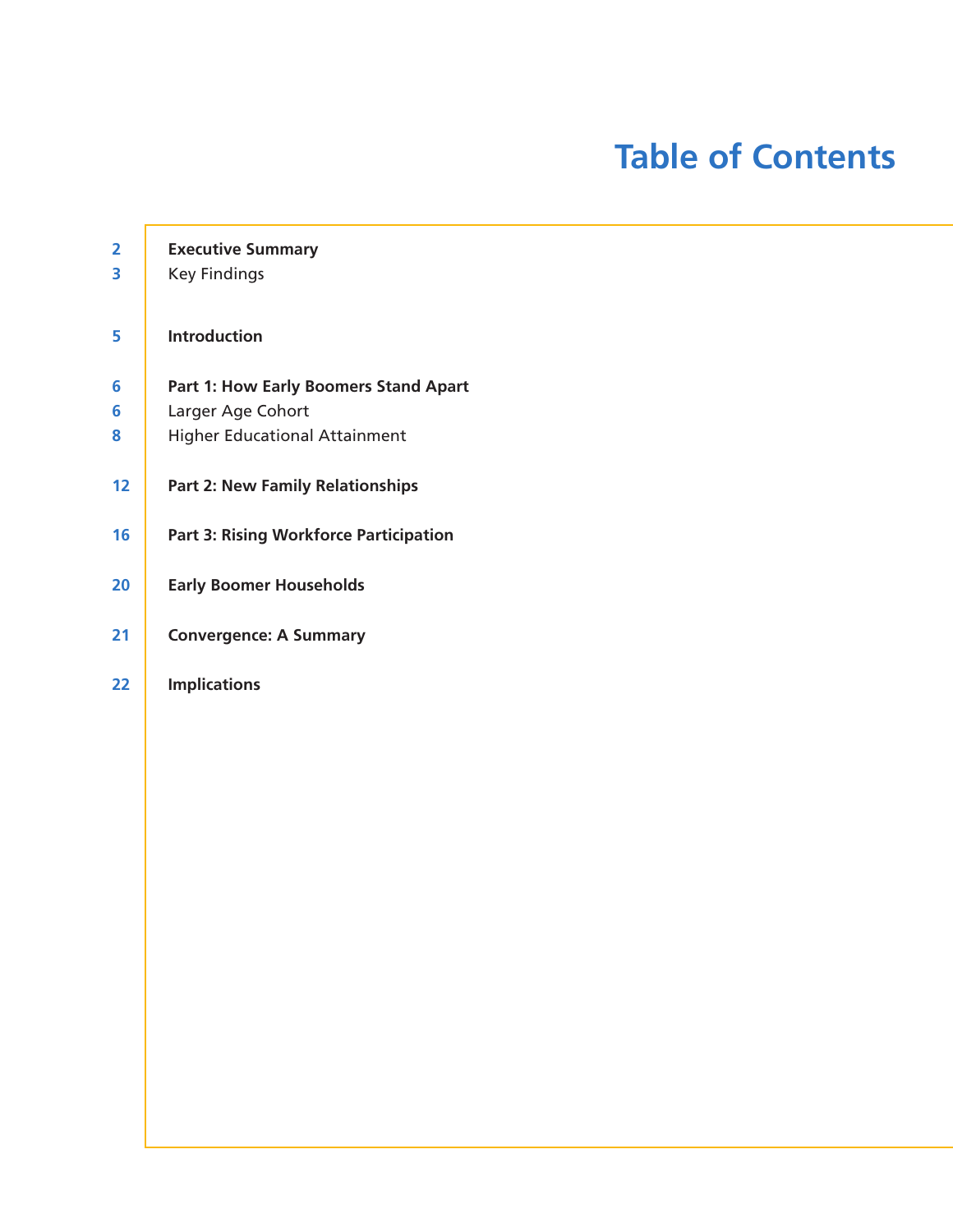## **Executive Summary**

It's been said many times: Baby Boomers are unique. Those born from 1946 to 1964 were not only larger than any previous age cohort, but almost from birth they have acted differently and in many ways re-defined every life stage they have passed through.

Today, in 2010, the leading edge of this generation, known as Early Boomers or as Leading Edge Boomers — those born 1946 thru 1955 — are in their late fifties and early sixties (ages 55 to 64). During the next decade they will not just become the age cohort 65 to 74 years old, they will transform it.

Early Boomers are very different from their predecessors in the 55 to 64 age group in several important ways. Many more of them are college graduates, for example, and a higher percentage of Early Boomer men and women are in the workforce full-time, thus earning significantly higher wages than in the past.

These and other differences will have a profound effect on what Early Boomers will do in the near future regarding retirement. There is not much doubt that Early Boomers will redefine the transition from work to retirement. And they are already reinventing what it means to be a grandparent.

This report previews the 2010 Census by using federal survey data to document the unique demography of Early Boomers. Based on the survey data studied so far, we can say with some certainty that Early Boomers are quite likely to change both our perception and the reality of becoming "elderly."

In the past, for example, we could expect that about three-quarters of men and women would be fully retired within four to five years from their 65th birthday. But by the time the first Early Boomers approach age 70, we may see less than half of those ages 65 to 69 have retired.

Among the reasons: many of the institutional and personal issues that discouraged people from working after age 65 are falling away. On a personal level, many more older people are healthier than in the past so they are able to work. Many Early Boomers will keep working beyond age 65 in part because there are whitecollar jobs for them, in part because many of them have financial obligations, and in part because many are concerned about outliving their retirement assets.

The three major sections of this report document the demographic differences between Early Boomer men and women and their predecessors in the 55 to 64 age cohort. By examining their larger numbers, higher educational attainment, unique household relationships, and their attachment to the workforce we will examine how their different demographic characteristics might affect their work life as well as their propensity to retire either fully or part-time over the next decade.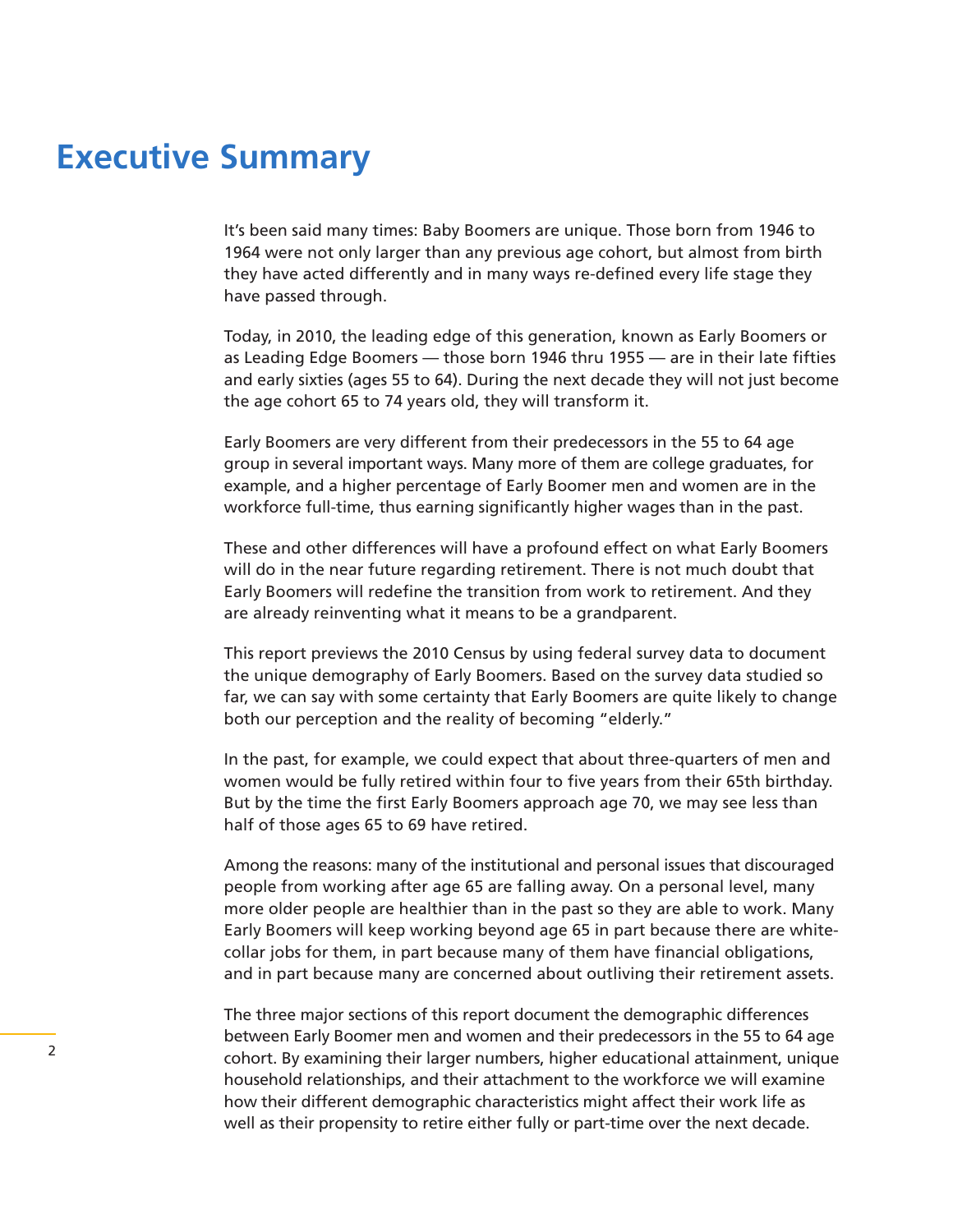## **Key Findings**

#### **Part 1: Size and Educational Attainment**



- **•** Early Boomers, now numbering 36 million, have swelled the 55 to 64 age cohort more in the past decade than in the previous 30 years and made that cohort the largest it has ever been.
- **•** Over the next 10 years aging Early Boomers will result in a 50% rise in the number of people 65 to 74 years old, a growth rate for that cohort not seen in 50 years.

**•** Early Boomer men, ages 60 to 64, have the highest level of educational attainment (37% college graduates) of any age group of men, which means they are more likely to work after age 65.

#### **Part 2: Family Relationships**

**•** There are 1.3 million more Early Boomer women than men. We project that by 2020 there will be 2 million more Early Boomer women than men. By then at least one-third of households age 65 to 74 will be headed by women.



- **•** The Census Bureau reported that in 2009 one in four Early Boomer families had one or more of their children living with them, and that most of those children were adults.
- **•** We estimate that at least two-thirds of Early Boomers are grandparents and the Census Bureau reports a rising number are responsible for their grandchildren.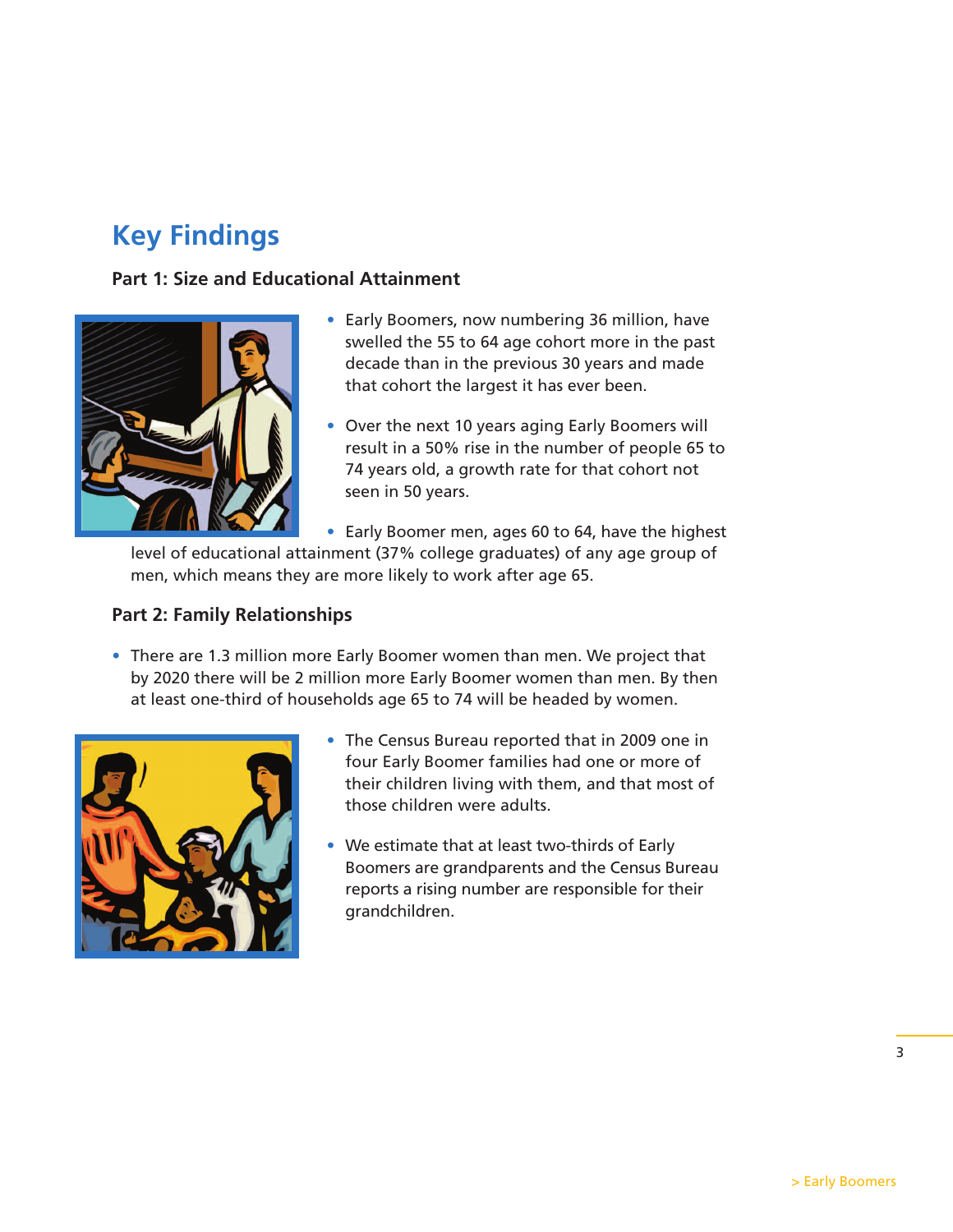#### **Part 3: Workforce Participation**

- **•** The labor force participation rate of Early Boomer men and women is at a 15-year high and trends suggest that it will rise even higher in the future.
- **•** Among working Early Boomers three-quarters of women and three-fifths of men had white-collar jobs that paid more than other jobs and were less



physically demanding. That will certainly facilitate more of them staying in the workforce over the next decade.

**•** Many surveys of Baby Boomers have found a general acceptance of the advisability to stay in the workforce beyond age 65. What is almost certain to change, however, is the gender composition of the age 65+ workforce.

To quantify both the size and unique demographics

of the Early Boomers and compare them to other segments, two sources were used: The Census Bureau and the Bureau of Labor Statistics. These sources were chosen because they conduct very large nationwide surveys annually and thus have extensive time series data.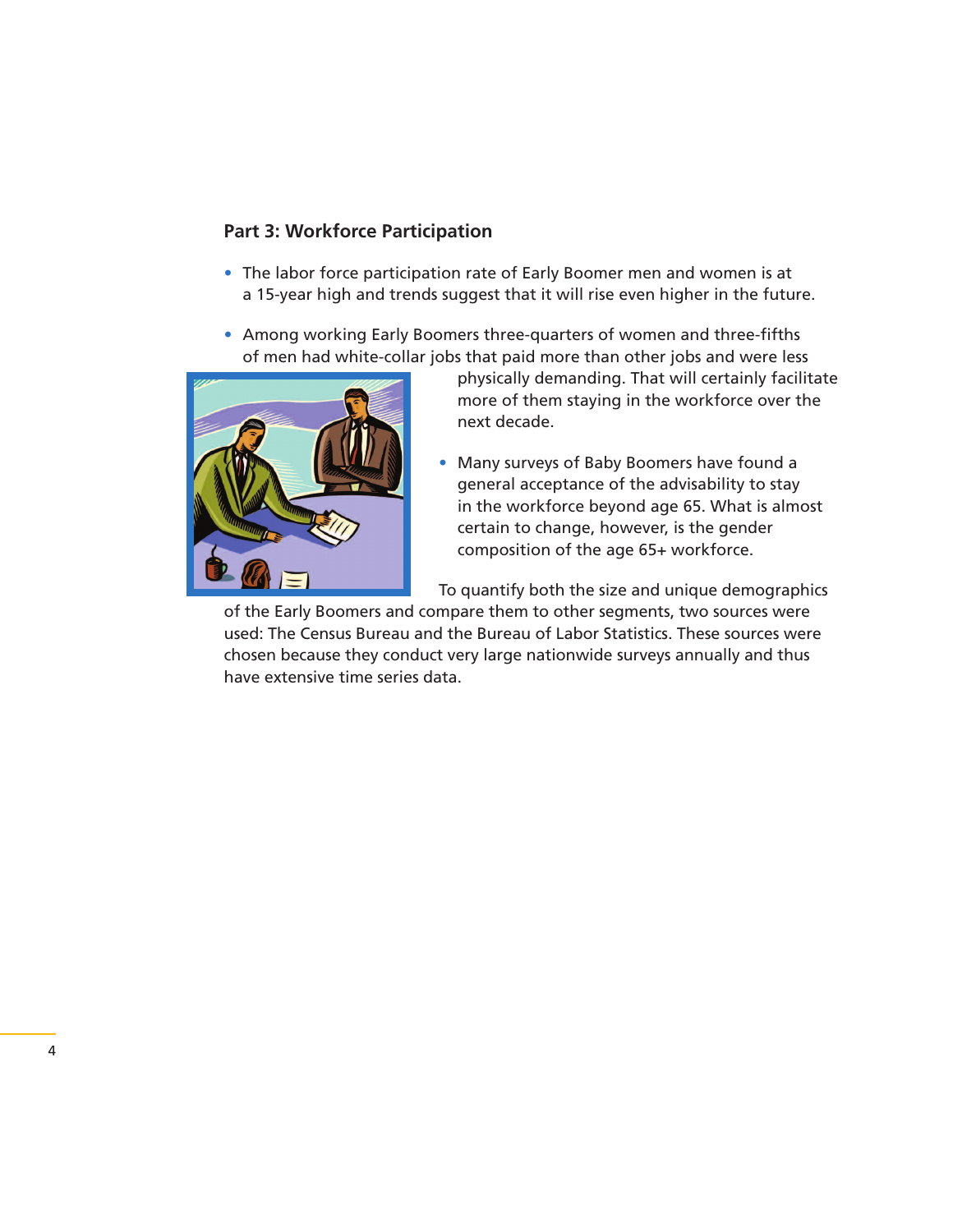## **Introduction**

With regard to work patterns and lifestyles after age 65, Early Boomers are quite likely to become the trendsetters for the age groups that come after them. So we have found a great deal of interest in how these Boomers manage the next phase of their lives.

The unique characteristics of Early Boomers virtually guarantees that they will transform the life-stage transition from work to retirement in many ways that can only be imagined today. The history of Baby Boomers moving from one age group to the next suggests that they will have a huge impact on our concept of old age.

There is no doubt, however, that Early Boomer retirement plans will also be affected by the economic downturn that began in 2008 and in several ways is still with us. The loss of so many jobs, along with the decline in investment values and returns, combined with sharp losses of home equity hit virtually every retirement plan. This recession's multiple financial impacts have not been seen in any Baby Boomer's lifetime.

The depth and breadth of this recession means that in addition to the negative financial consequences, there will surely be a psychological legacy as well. That suggests that Early Boomers, and probably many others, will become more risk averse. If fear of future adversity becomes more widespread perhaps even fewer Early Boomers will be willing to give up the income stream that comes from work.

As important as economic cycles are, it is the more enduring demographic characteristics such as education, family relationships, and workforce participation that will play the largest role in determining how Early Boomers will transform the post-65 age cohorts.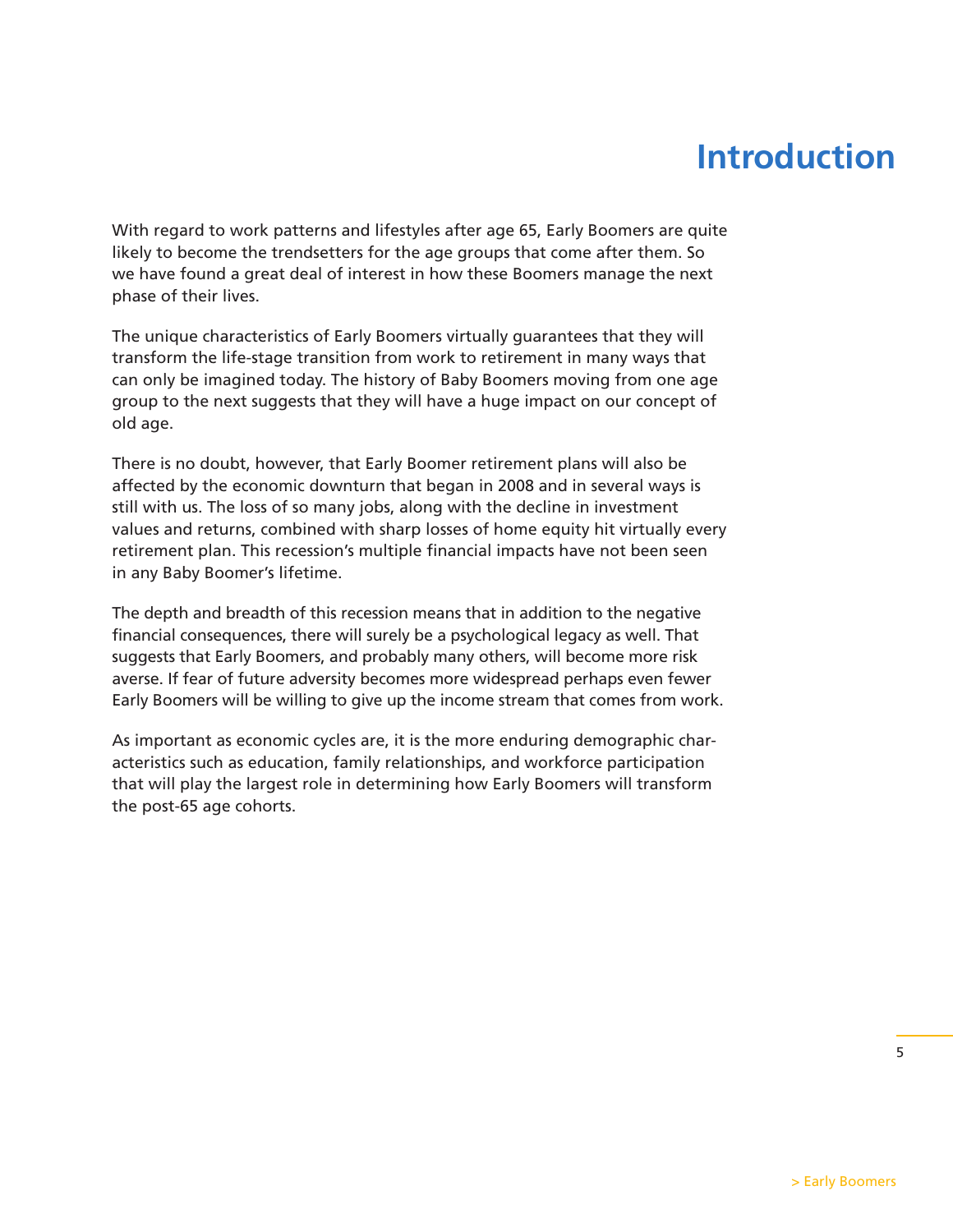## **Part 1: How Early Boomers Stand Apart**

### **Larger Age Cohort**

The 2010 Census will probably count over 36 million people ages 55 to 64, almost 50% more than were counted in the 2000 Census. No other age group will have risen so rapidly during the past 10 years and the remarkably high rate is in sharp contrast to that cohort's modest growth over the previous four decades.



**Figure 1-A: Ages 55–64 Growth Trend 1970–2010**

Source: Census Bureau Decennial Census Data and 2010 Projection

Figure 1-A illustrates that twice as many people came into this age range over the past 10 years than in the previous three decades combined. Never before has our nation had so many people on the edge of the important life-stage transition from work to retirement.

Figure 1-B shows that while the recent high growth has occurred among both men and women and in both the 55 to 59 and 60 to 64 segments, the long-term trend of at least a million more women than men in this age cohort continues.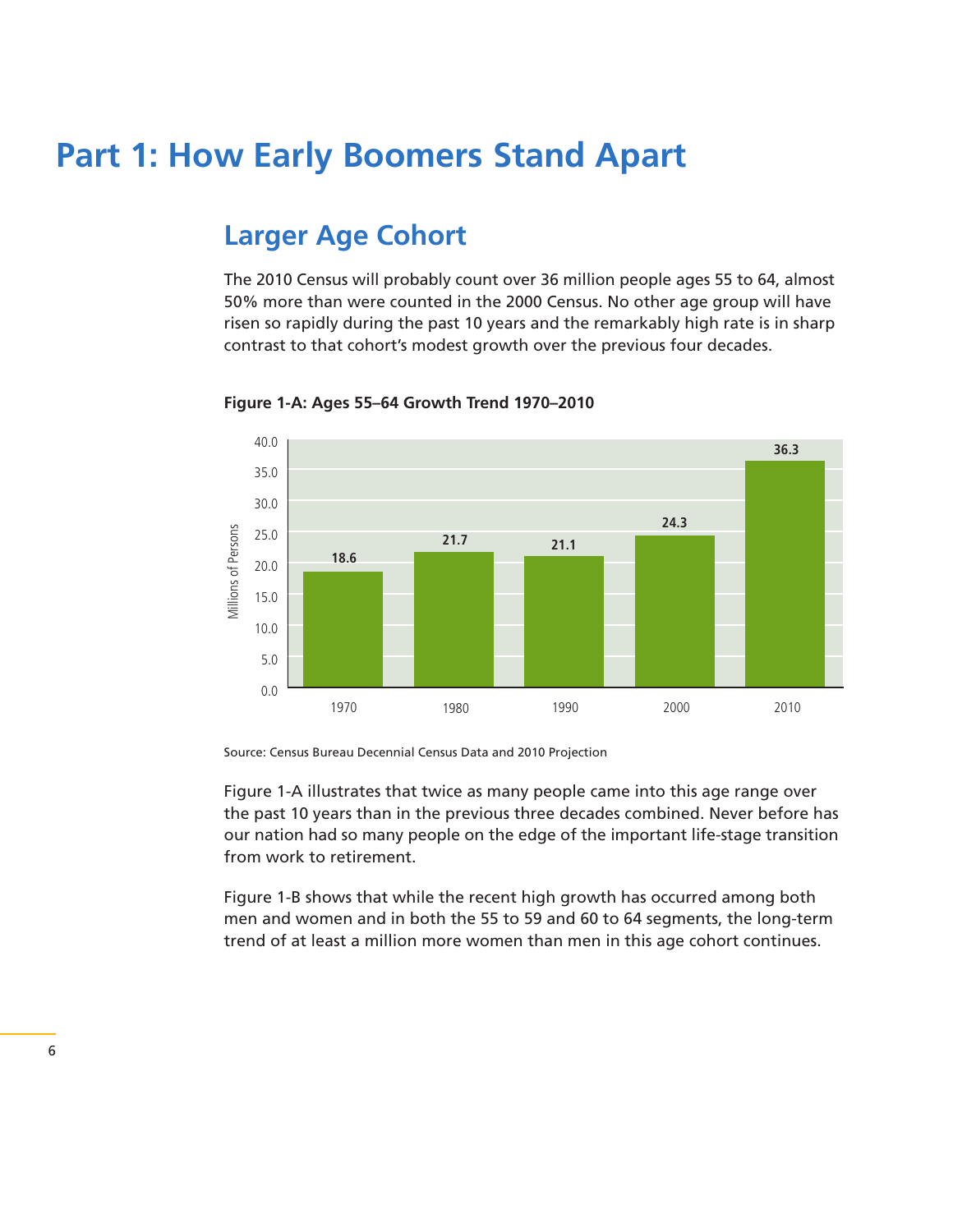



Source: Census Bureau Decennial Census Data and 2010 Projection

What this rapid growth since 2000 among 55- to 64-year-olds presages, of course, is almost equally rapid growth in the 65 to 74 age cohort over the next 10 years. The Census Bureau projects that from 2010 to 2020 the number of people that age will increase at least 50% — 10 times the Bureau's projected 5% increase in the adult population ages 18 to 64 in the same period.

But size is by no means the only difference between people who are now age 55 to 64 and previous occupants of that age cohort. On almost every societal measure, including, most significantly, educational attainment, Early Boomers stand apart.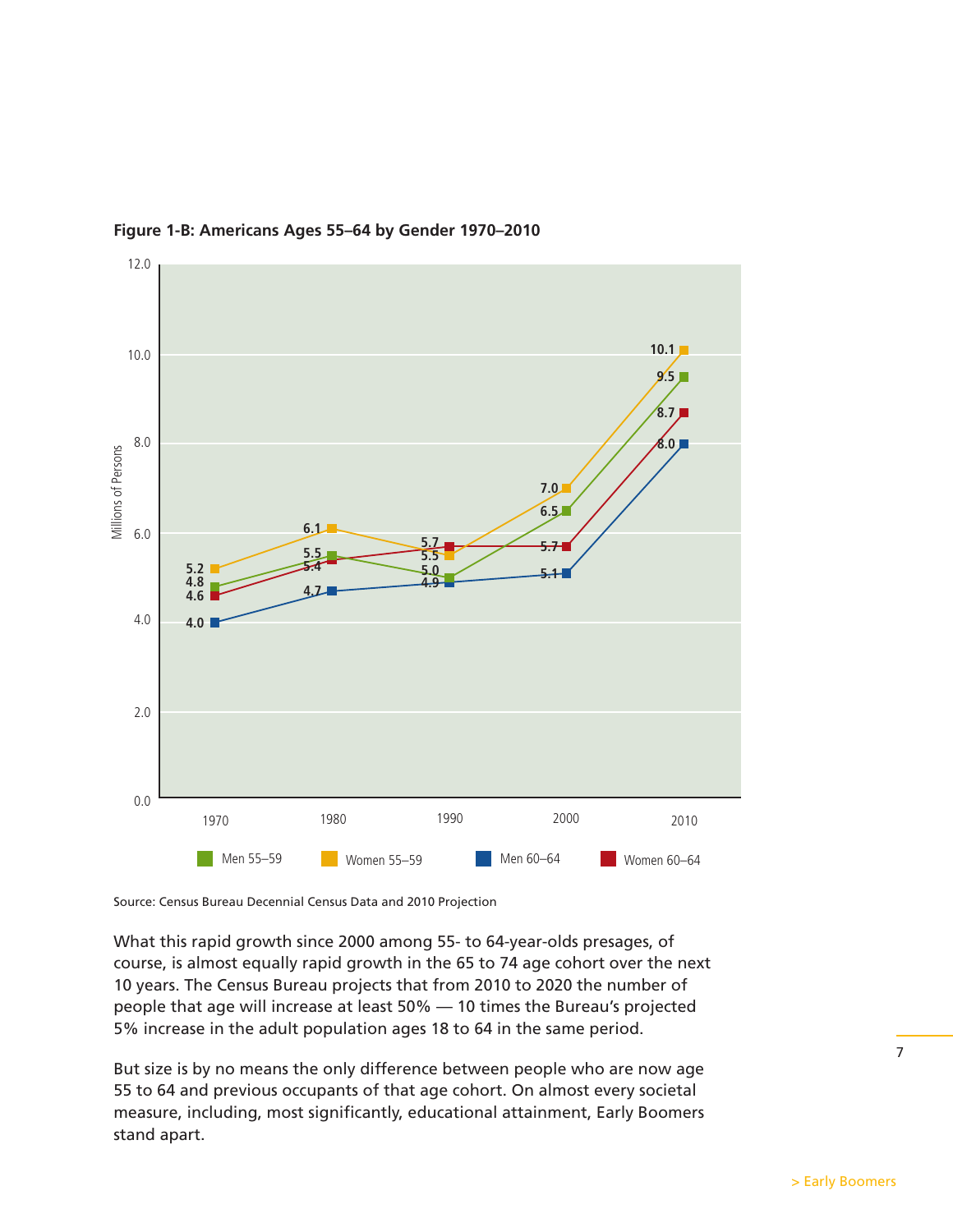## **Higher Educational Attainment**

In just 10 years (2000 to 2010) the percent of men and women who by age 60 to 64 had attained a bachelor's or graduate degree jumped over 10 points to 37% for men and 30% for women. Figure 2 shows the change over that decade for men and women.



For women, this marked the continuation of a long-term trend of rising numbers of them going to college. A 2010 Census Bureau survey found, for example, a record high 38% of women ages 30 to 34 with a bachelor's or graduate degree.

But for men that 37% college graduation rate was a singular achievement. No age cohort of men younger than age 55 is even one-third college graduates, and only 30% of men ages 30 to 34 have a bachelor's or graduate degree.

One possible explanation for this unusually high college graduation rate among men ages 60 to 64 is that 40

years ago going to college and staying there was one way to avoid being drafted into the Armed Forces and potentially sent to Vietnam. Since the end of the military draft the college graduation rate of men under age 55 has fallen into a narrow range of 29% to 32%.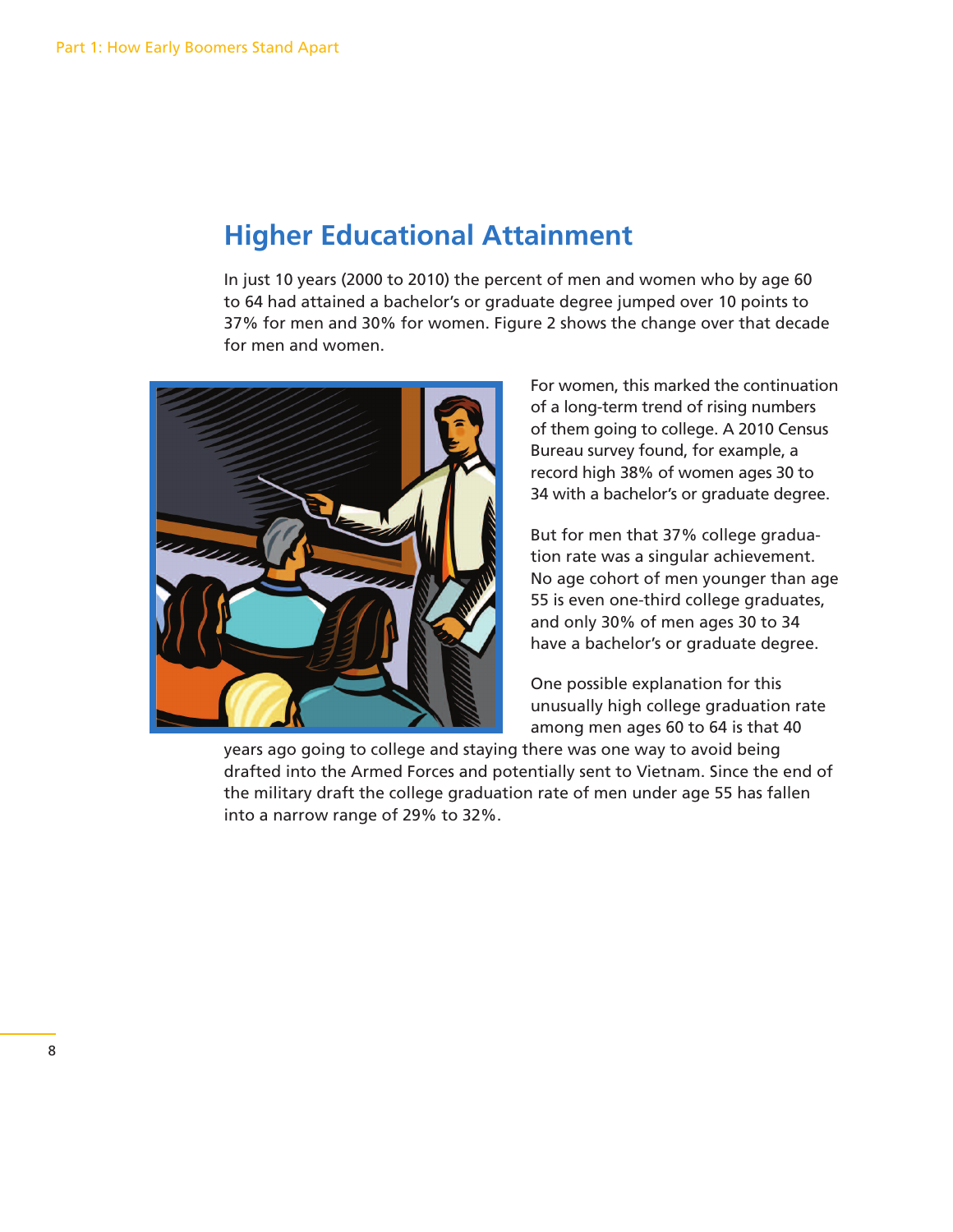

#### **Figure 2: College Graduates 2000 & 2010 (bachelor's or graduate degree)**

Source: Census Bureau March Current Population Survey for 2000 & 2010

Whatever the reason so many Early Boomer men obtained college degrees, the result was an increased ability to get a white-collar job and earn higher wages. If those who acquired a two-year associate's degree are included then 43% of men and 40% of women ages 55 to 64 have attained some type of a college degree.

This will likely make a big difference in how many Early Boomers decide to stay in the workforce after age 65, because having a college degree significantly increases workforce participation after age 65 when compared to those without such a degree.

The March 2010 Census Bureau survey found that almost half (48%) of men and one-third of women (33%) college graduates age 65 to 74 were in the paid labor force compared to only 30% of men and 22% of women without at least a four-year college degree. College graduate men and women were also more likely to work full-time.

Men age 65 to 74 who worked in 2009 earned an average of \$65,300 with a bachelor's degree. That's 1.8 times the \$35,400 for men with a high school diploma. That's close to the 1.9 to 1 ratio for women now 65 to 74 years old who worked full- or part-time: \$41,700 for college graduates compared to \$21,500 for women with a high school diploma.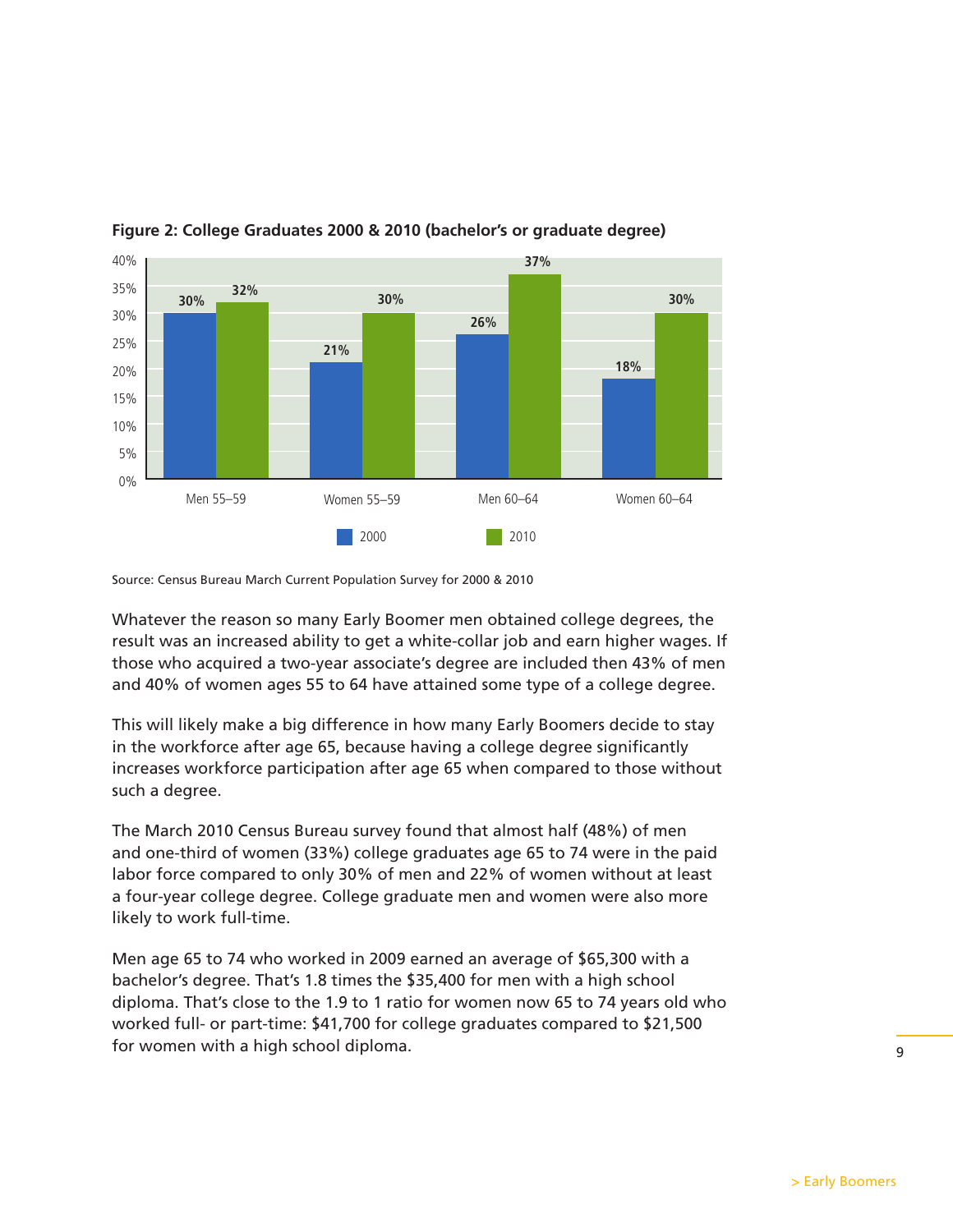Other factors besides higher education are fostering more men and women to stay in the workforce beyond age 65. But it makes economic sense that individuals with such higher earnings potential would have much to gain by choosing work over retirement, even if only for an extra year or two. Many Early Boomers will continue to work out of financial necessity, no matter what their educational attainment level.

The most recent annual workforce data from the Bureau of Labor Statistics (BLS) shows that in 2009 about 70% of men and 60% of women ages 55 to 64 were in the workforce, compared to only 30% of men and 22% of women 65 to 74 years old.

As Early Boomers with more college experience age, we expect that over the next decade the number of college graduates 65 to 74 years old will rise more rapidly than the number without a college degree, thus increasing the possibility that more men and women in that age cohort will work full- or part-time rather than retire.

The Bureau of Labor Statistics labor force projections of those age 65 to 74 reflect this increased propensity for work. Figure 3 shows their projected workforce growth rates over the next decade to be considerably higher than even the historically very high population growth rates would suggest.



**Figure 3: Population & Labor Force Change 2010–2020**

Source: Bureau of Labor Statistics (BLS) Labor Force Projections

\* CNI = Civilian Non-Institutionalized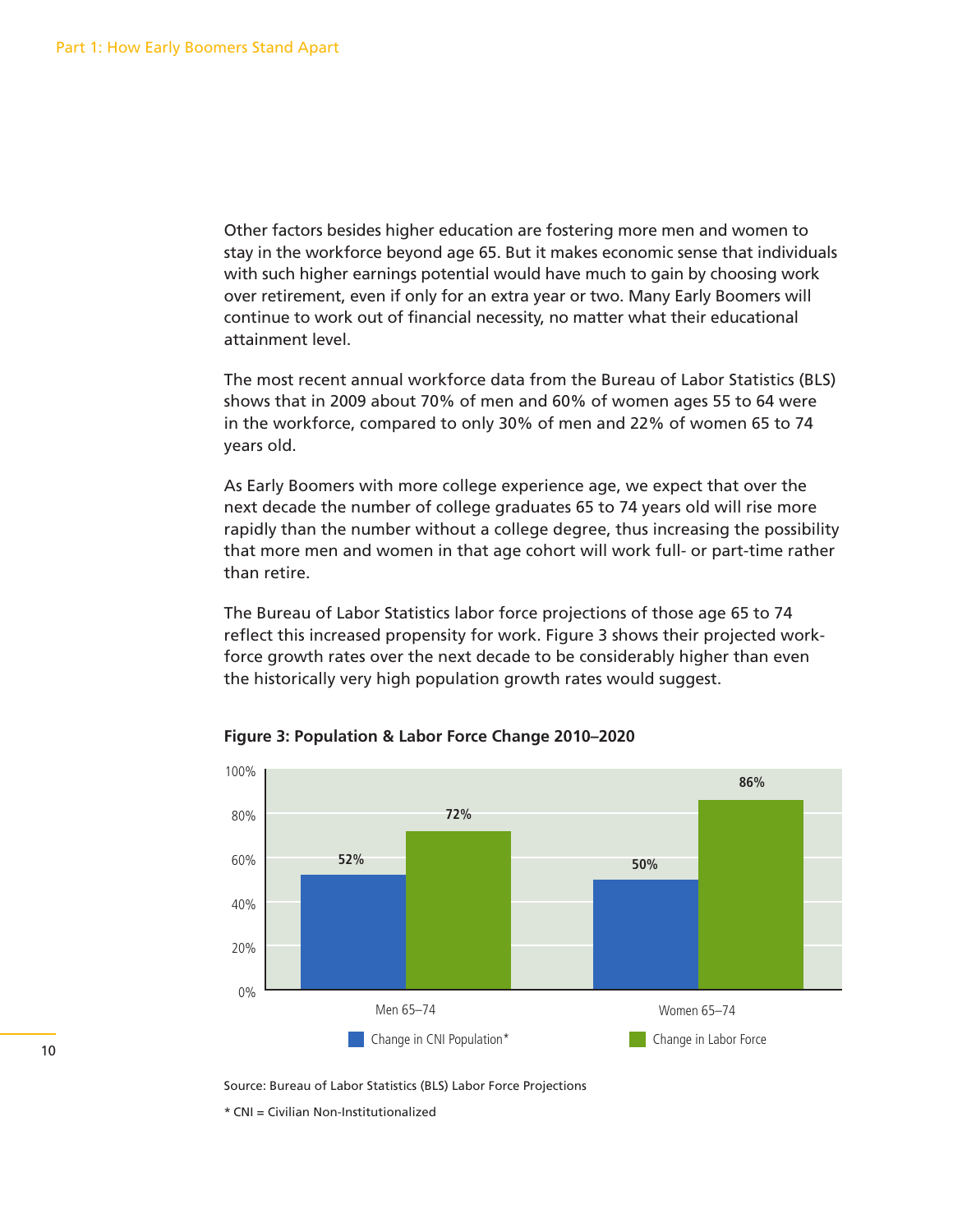The rates shown in Figure 3 are truly remarkable when compared to the BLS projected growth of only 5% in the age 18 to 64 civilian, non-institutionalized population and a mere 4% in the age 18 to 64 labor force from 2010 to 2020.

While increased education attainment, and the higher earnings that result, is a strong motivator for men and women to work beyond age 65, other factors are present which may also mean more Early Boomers working instead of retiring. Among those factors is increased longevity combined with the changing nature of work and family relationships.

But in addition to their unique demographic characteristics, one salient administrative factor is that the age of eligibility for Early Boomers for full Social Security benefits is 66 (66 years and two months for those born in 1955). Considering the potential lifetime penalty for retiring before that date, many, if not most, Early Boomers will probably decide to work at least until they celebrate their 66th birthday.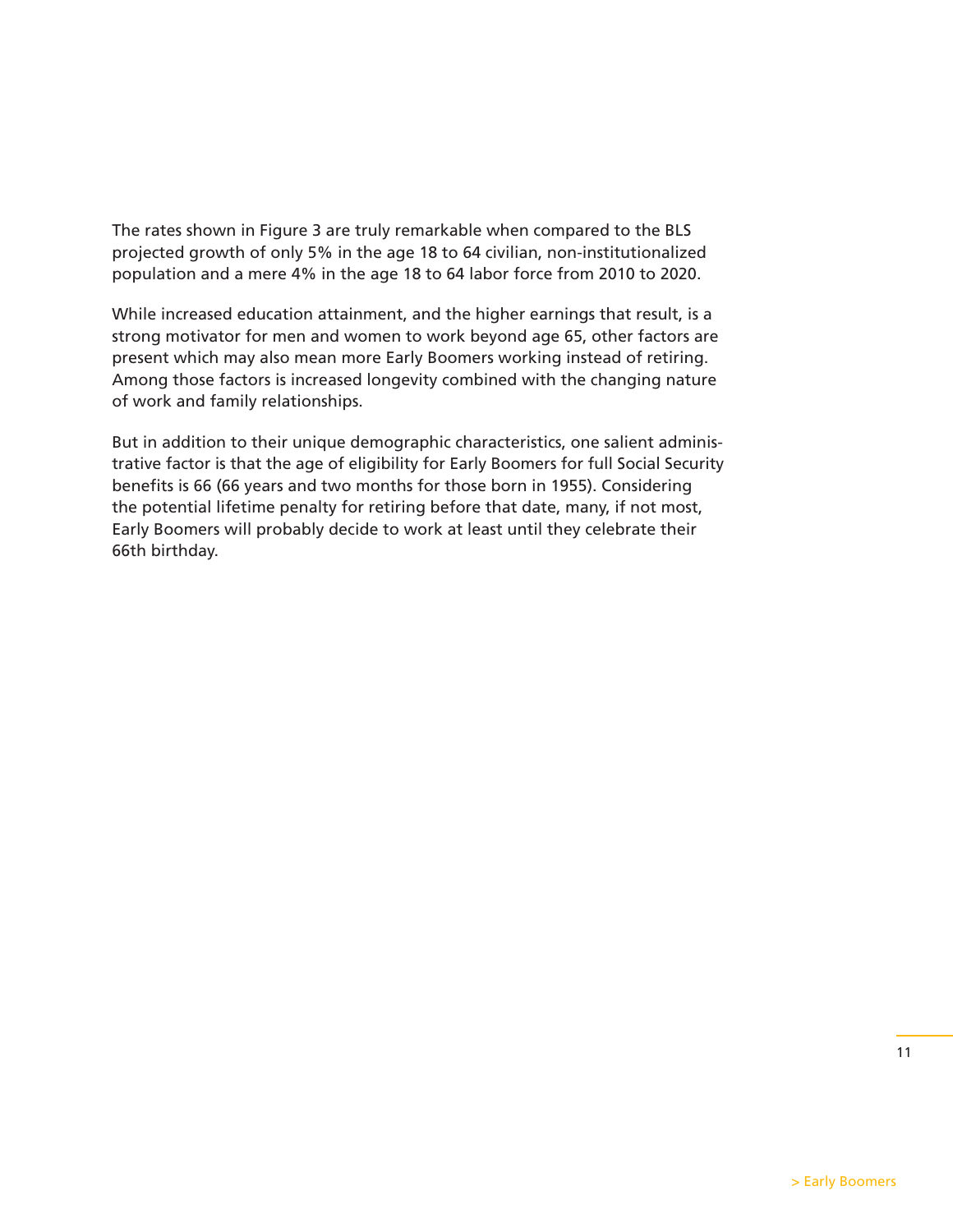## **Part 2: New Family Relationships**

Among U.S. adults under age 45, there are a few more men than women. But among Late Baby Boomers age 45 to 54 there are about 700,000 more women than men (about 3% more). However, according to the Census Bureau estimates, there are about 1.3 million more Early Boomer women than men (about 8% more).



As Early Boomers age, by 2020 there are projected to be over 2 million more Early Boomer women age 65 to 74 (about 14% more) than men. This rising gender imbalance is due, of course, to the fact that women have a longer life expectancy. According to the National Center for Health Statistics 2007 U.S. Life Tables, U.S. women ages 55 to 64 can expect to live an average of three to three-and-a-half years longer than men the same age.

This means that, as they age, more Early Boomer women can expect to be widowed, divorced, or separated. Figure 4 shows that while nearly two-thirds of Early Boomer women are now married,

their numbers are expected to fall over the next decade. So, by 2020 we project that only 55% of Early Boomer women will be married.



#### **Figure 4: Early Boomer Marital Status 2010 & 2020**

Source: Census Bureau & Author's Projections \*Not married = Widowed, Divorced, Separated & Never Married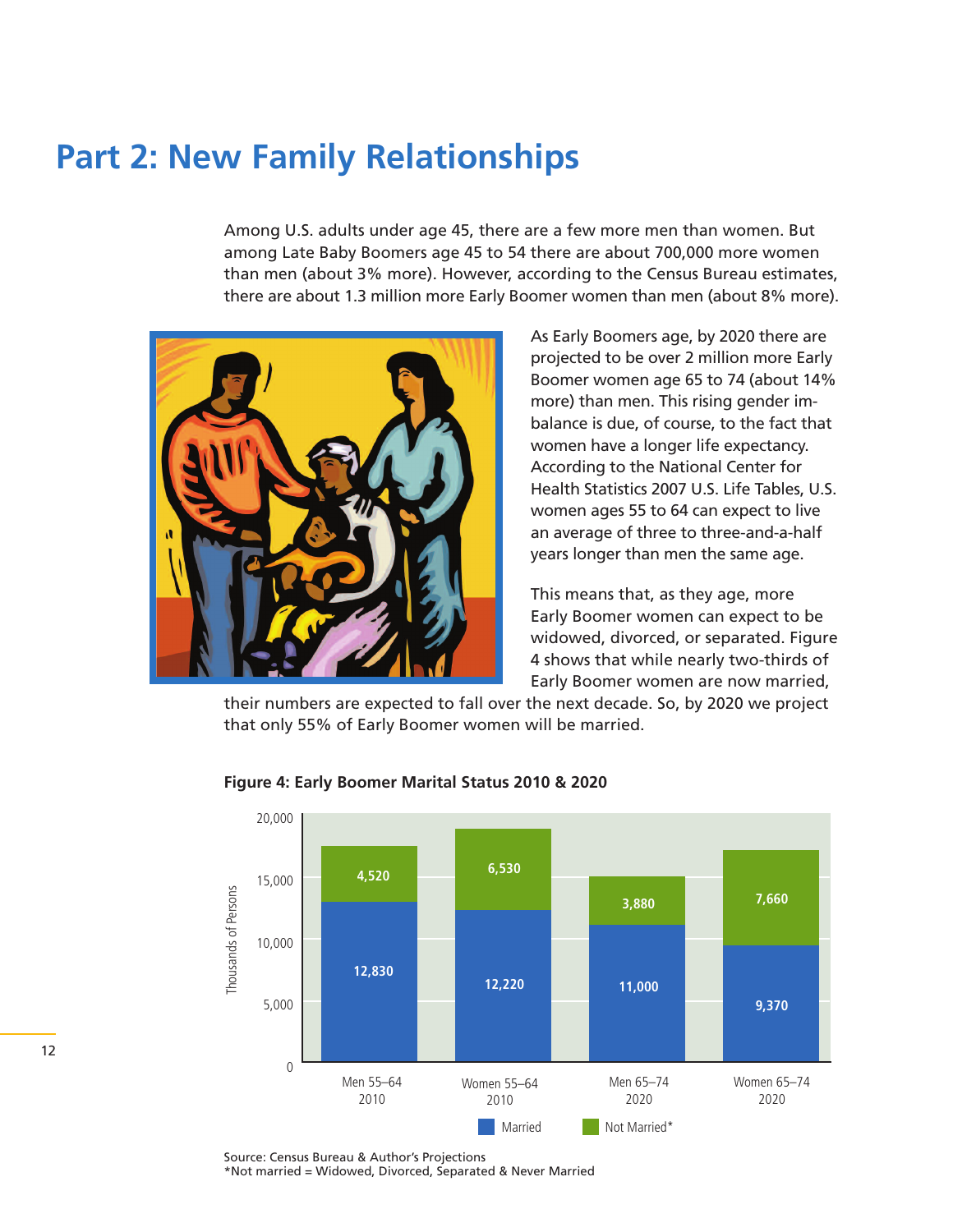The consequence of this difference in life expectancy and the resulting gender imbalance is that many more Early Boomer women will become householders\* as they age. Most Early Boomer households are now married couples, as shown in Figure 5-A, but about one in four are headed by women, most of whom live alone.

As Early Boomers aged into the 55 to 64 cohort over the past 10 years, the percent of households that were married couples in that age group slipped 4 points from 60% to 56%, while the percent of households that were unmarried men rose from 14% to 18%. The percent that were unmarried women remained about the same at 26%.

Over the next decade we expect the percent of Early Boomer households that are headed by women to rise from 26%, currently, to one in three (33%). During that same decade we expect the percent of Early Boomer households that will be headed by men to drop from 18% to 15% (see Figure 5-B).



#### **Figure 5-A: Householders Age 55–64 by Gender, 2010**

Source: Census Bureau March Population Survey 2010

Figure 5-B also shows that as they age more Early Boomer women are likely to become householders, but that a smaller percentage of households will be headed by men. Among age 65 to 74 householders one in four householders (24%) are women who live alone, while just 12% are men who live alone.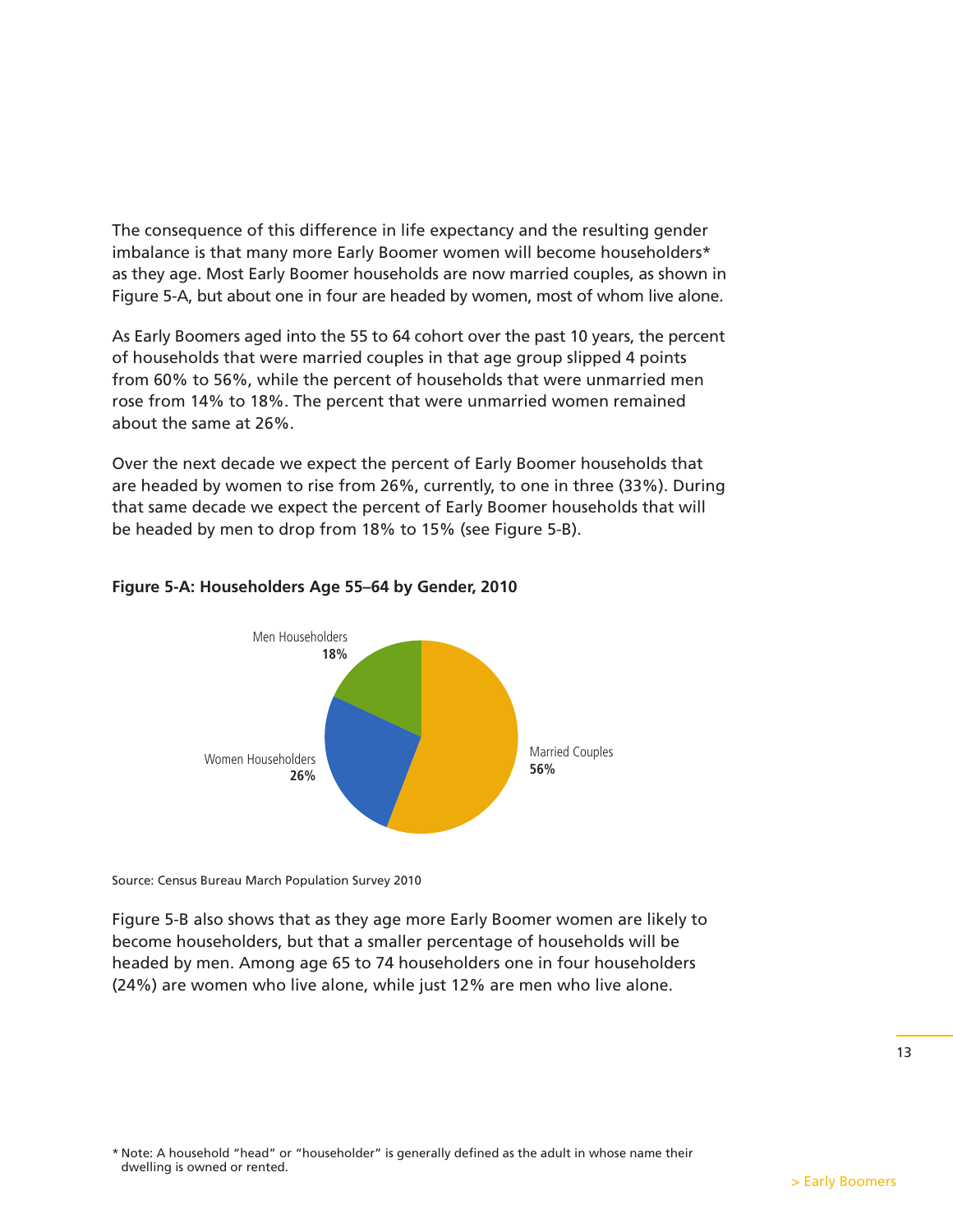

#### **Figure 5-B: Householders Age 65–74 by Gender, 2010**

Source: Census Bureau March Population Survey 2010

Behind these shifting household numbers are millions of Baby Boomer women who may be going through two major changes in their lives: loss of a spouse and possibly loss of a job due to retirement. Either change can have significant financial implications, sometimes positive and sometimes quite negative.

One relatively new aspect of Early Boomer life is that many more of them have an adult child or grandchild living with them. They may also have other children or grandchildren depending on them for financial assistance. In 2009 the Census Bureau reported that one in four Early Boomer families ages 55 to 64 had a child living with them, and that most of those children were adults.

It's probably not a coincidence that just as millions of Baby Boomers were becoming grandparents, the Census Bureau began estimating how many there were. In their 2001 and 2004 Survey of Income and Program Participation, the Bureau asked respondents if any of their biological children had children, which was the Bureau's way of finding out if any of the respondents were grandparents.

From those two Census Bureau surveys we can estimate that at least two in every three Early Boomers are grandparents. But among people who are now ages 65 to 74 nearly 80% are grandparents. So, over the next decade we expect the vast majority of Early Boomers will be grandparents, if they are not already.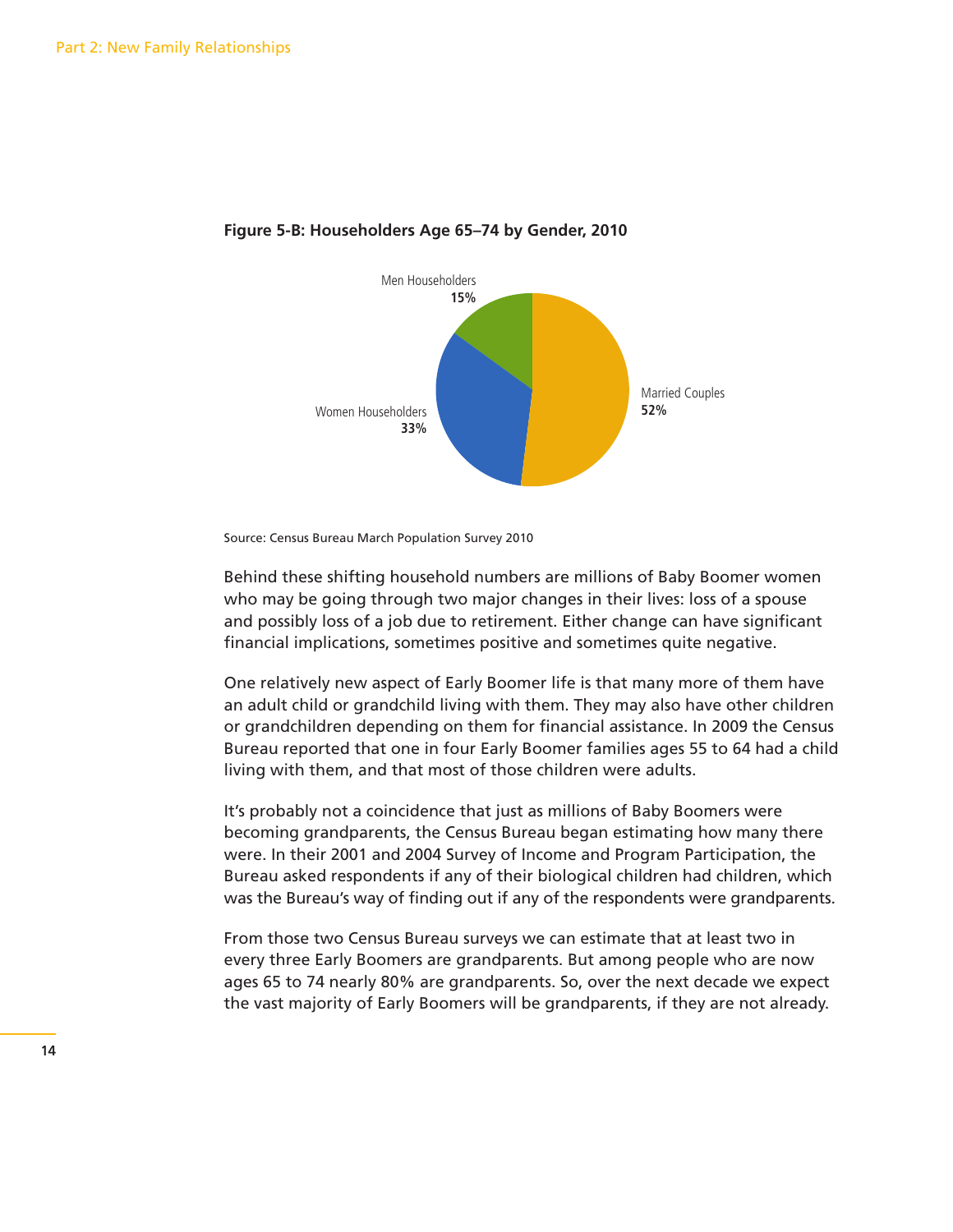The Census Bureau's periodic Survey of Income and Program Participation also reveals that Boomer grandparents, as well as other grandparents, have been providing substantial assistance to their grandchildren, particularly for ongoing educational expenses. The high rate of unemployment and under-employment among young families has meant increased reliance on assistance from grandparents for child-related expenses such as school tuition.

Providing something of such great value as education to one's grandchildren is a powerful motivator to continue working beyond age 65. It may not be the only reason, but when added to other reasons (such as shoring up a shaky retirement nest egg) it helps explain why so many Early Boomers may stay in the workforce.

One of the interesting aspects of the large number of Early Boomers having graduated from college is that they have first-hand knowledge of the financial benefits of a college degree. So it's easy to understand why they would work longer to provide the same benefits for their grandchildren.

One sign of the recognition that many grandparents are paying for their grandchildren's educational expenses is the increasing number of secondary schools that annually have a special day just to greet and thank the grandparents. In the past those same schools would have had only a parent's day.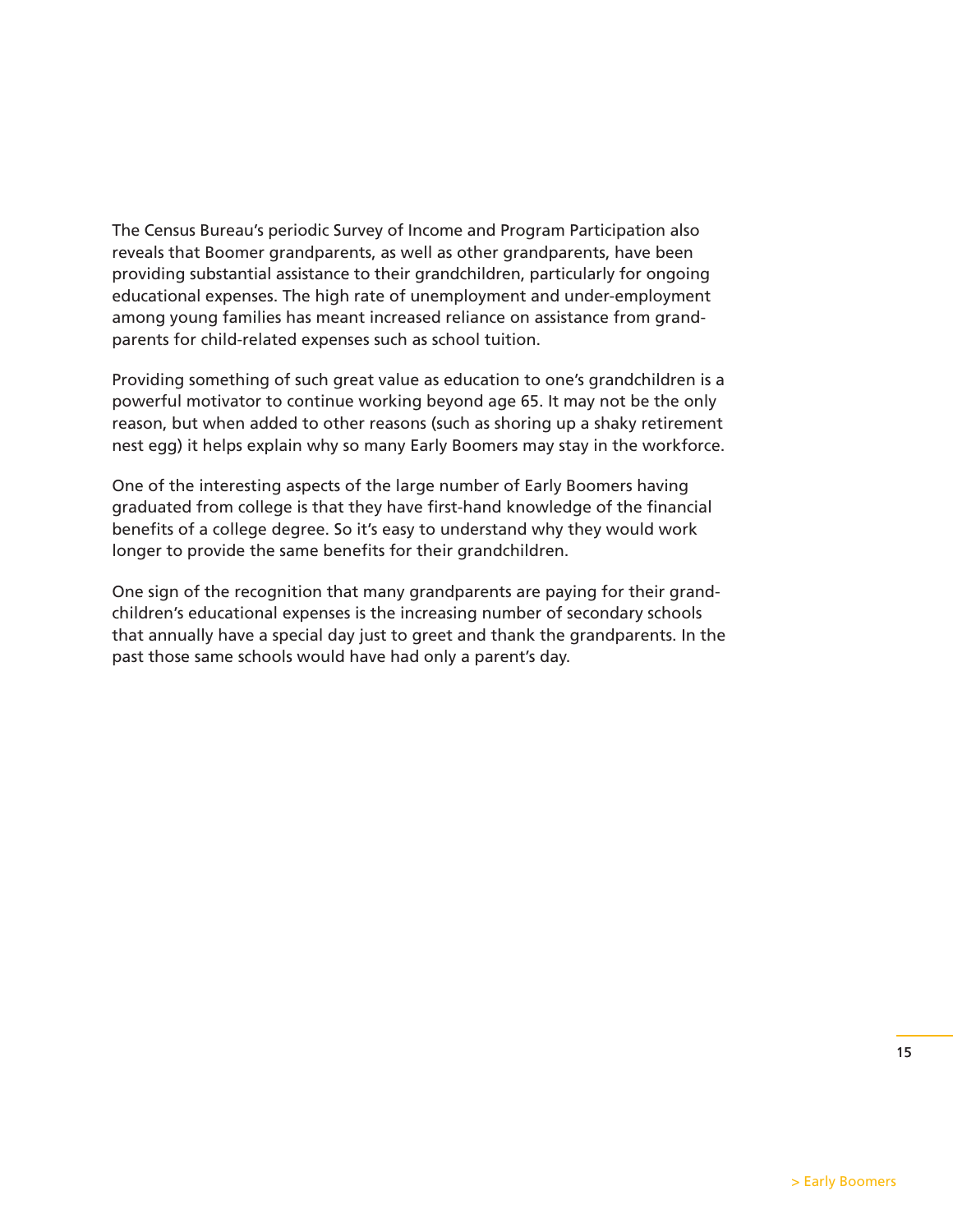## **Part 3: Rising Workforce Participation**

It is possible, however unlikely, that Early Boomers might act like their predecessors. If so, then over the next 10 years about three in every four (74%) would fully retire, according to Bureau of Labor Statistics' estimates. And that alone would take about 8 million people out of the labor force between 2010 and 2020.

But almost no one, including forecasters at the Bureau of Labor Statistics, expects Early Boomers to retire at the same rate as their predecessors. This was described in some detail in a prescient article in their October 2006 *Monthly Labor Review* titled: "Trends in Labor Force Participation in the United States."

The increasing propensity of Early Boomers to stay in the workforce over the next decade has substantial economic, public policy, and financial services implications. This is the context in which any discussion of the future work life of Americans



ages 55 to 64 becomes much more than just another story about aging Baby Boomers.

The earliest of the Early Boomers had their 50th birthday in late 1995, which coincidentally was the year that the labor force participation of older workers ages 55 or older began to rise, after falling for the previous 50 years. Since Early Boomers began aging into the 55 to 64 age cohort in 2000, the Bureau of Labor Statistics reports "the pace of the increase has accelerated."

Figure 6 shows the steady increase in labor force participation rates among

men and women ages 55 to 64 since 1995 when those rates had reached their historic lows. One noteworthy and important aspect of this trend is how much faster the participation rate increased for women as compared to men.

Women ages 55 to 59 added 9 percentage points to their participation rate from 1995 to 2010, while men the same age added only 1.4 points. The rate for women in their early sixties jumped 13 points, almost twice the 7.4 point increase for men in the same age bracket.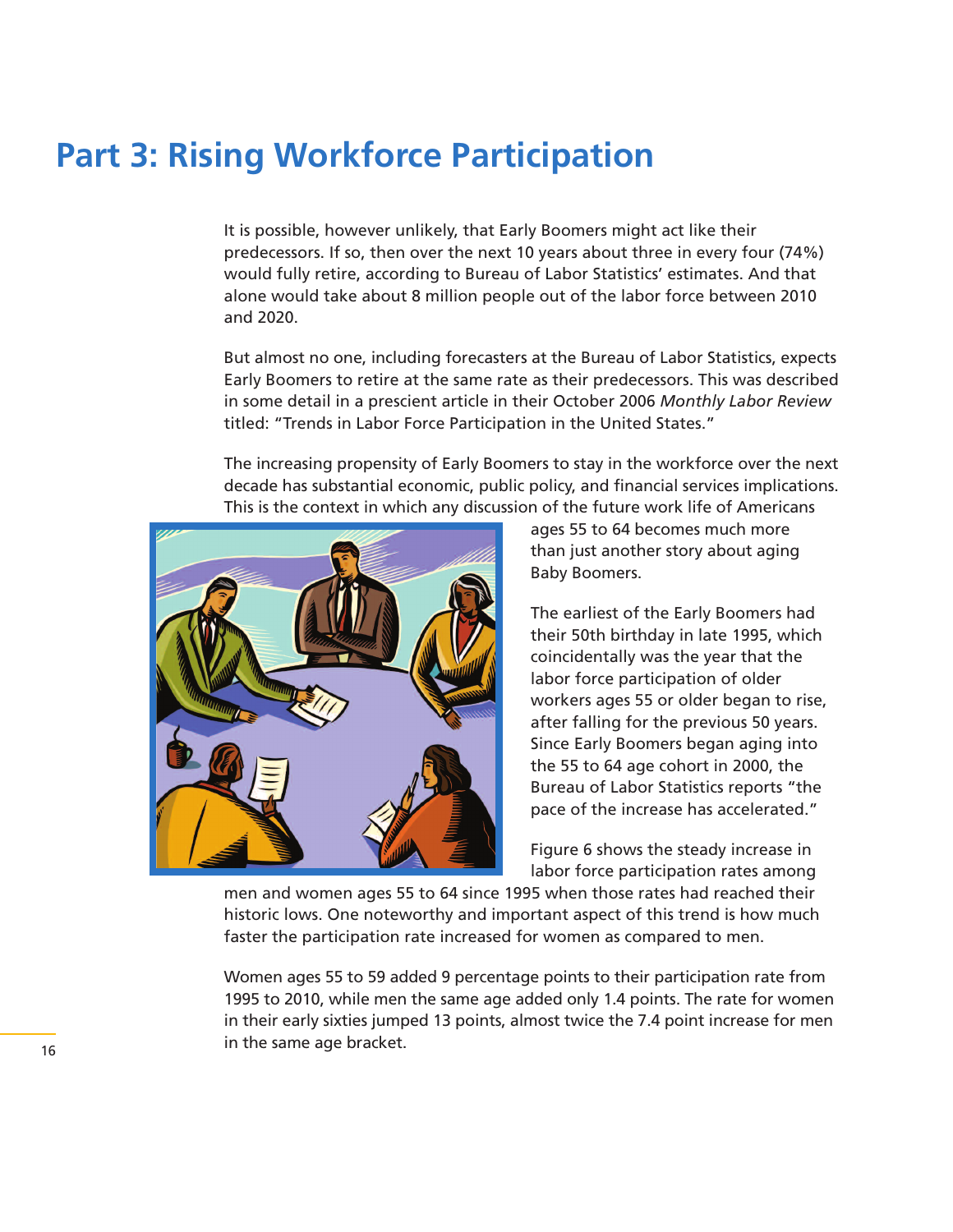

**Figure 6: Early Boomer Labor Force Participation Rates 1995–2010**

Source: Bureau of Labor Statistics

\* Note: The data for 2010 is the average for the first six months of that year.

A rising percentage of Early Boomer women are in the workforce in part because there are now more office-based white-collar jobs in service industries than bluecollar jobs in goods-producing industries that in the past had been taken by men.

The Census Bureau's March 2010 survey found that the percent of working men ages 55 to 59 who were blue-collar workers rose from 28% in 1995 to 35% in 2010, but were unchanged for men ages 60 to 64 (see Table 1). That survey also found that among men ages 65 to 74, only one in four workers were employed in blue-collar occupations.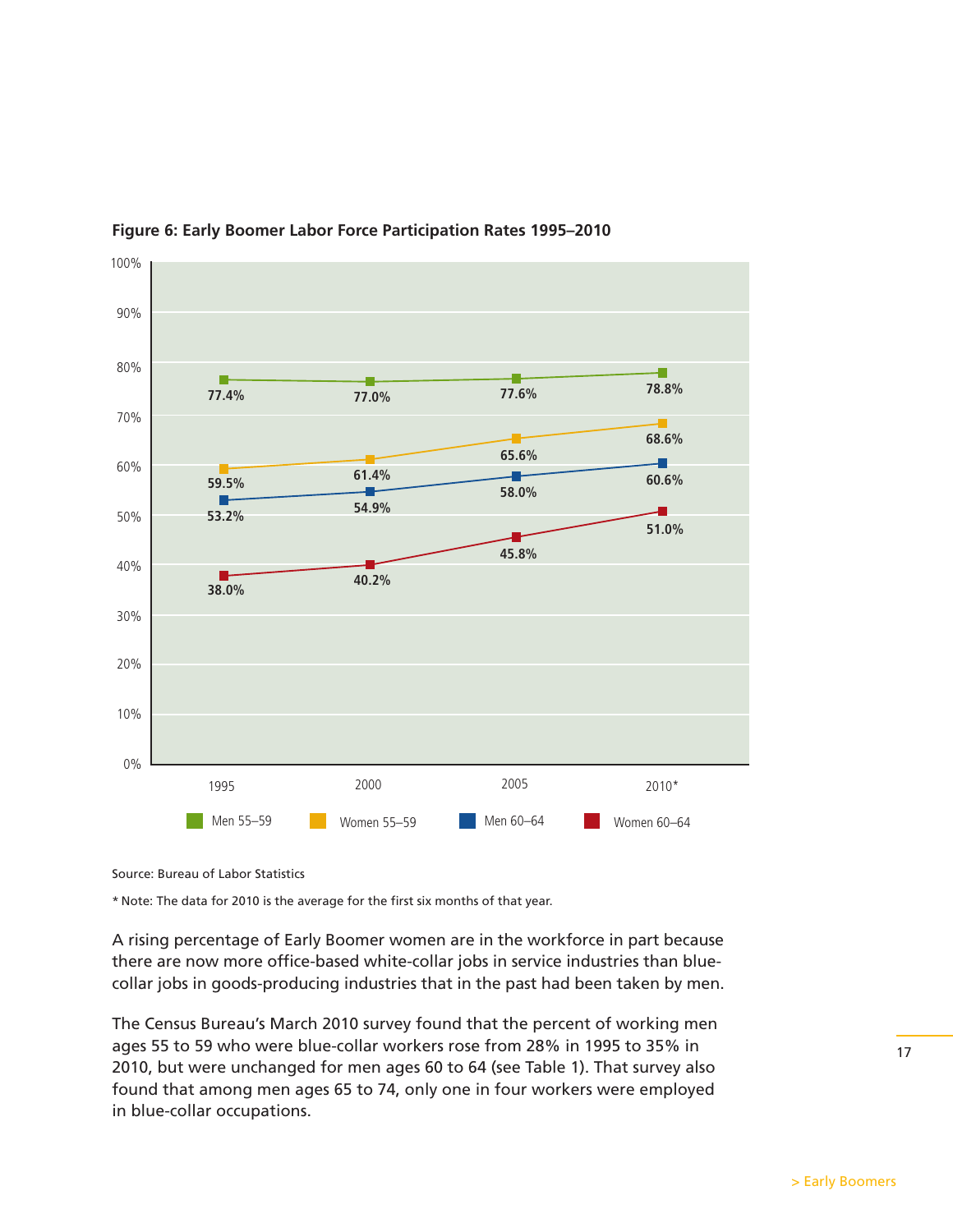The percentage of women ages 55 to 64 working in both blue-collar and service occupations has declined since 1995. Three in four working women age 55 to 64 now work in white-collar jobs compared to less than 60% of men.

| 2010                       |                  |                  |                    |                    |  |  |
|----------------------------|------------------|------------------|--------------------|--------------------|--|--|
|                            | <b>MEN 55-59</b> | <b>MEN 60-64</b> | <b>WOMEN 55-59</b> | <b>WOMEN 60-64</b> |  |  |
| <b>White-collar worker</b> | 54%              | 60%              | 76%                | 75%                |  |  |
| Service worker             | 11%              | 11%              | 17%                | 19%                |  |  |
| <b>Blue-collar worker</b>  | 35%              | 30%              | 7%                 | 6%                 |  |  |
|                            |                  |                  |                    |                    |  |  |
| 1995                       |                  |                  |                    |                    |  |  |
|                            |                  |                  |                    |                    |  |  |
|                            | <b>MEN 55-59</b> | <b>MEN 60-64</b> | <b>WOMEN 55-59</b> | <b>WOMEN 60-64</b> |  |  |
| <b>White-collar worker</b> | 63%              | 60%              | 69%                | 72%                |  |  |
| Service worker             | 9%               | 11%              | 21%                | 18%                |  |  |

**Table 1: Working Men & Women 55–64 by Major Occupational Category**

Source: Census Bureau March Current Population Survey for 2010 & 1995

That same March 2010 Census Bureau survey also revealed that 73% of all aggregate income received by Early Boomer men and women was from wages and salaries. That's down from 80% in 1995, primarily because a higher percentage of age 55 to 64 wage and salary workers are women and they earn on average only 61% of what men earn.

Women now represent half of all Early Boomer wage and salary workers, up from 46% in 1995. But their median earnings were just \$31,100 in 2009, which is 64% of the \$48,500 median earnings for men ages 55 to 64 years old. Women worker's wages are catching up, however. Back in 1995, the median earnings of women workers ages 55 to 64 were just 53% of men's earnings.

Many surveys of Baby Boomers have found a general acceptance of the advisability to stay in the workforce beyond age 65. What is almost certain to change, however, is the gender of the age 65+ workforce. The March 2010 Census Bureau survey found that women age 65 to 74 made up nearly half (47%) of the wage and salary workers in that age cohort.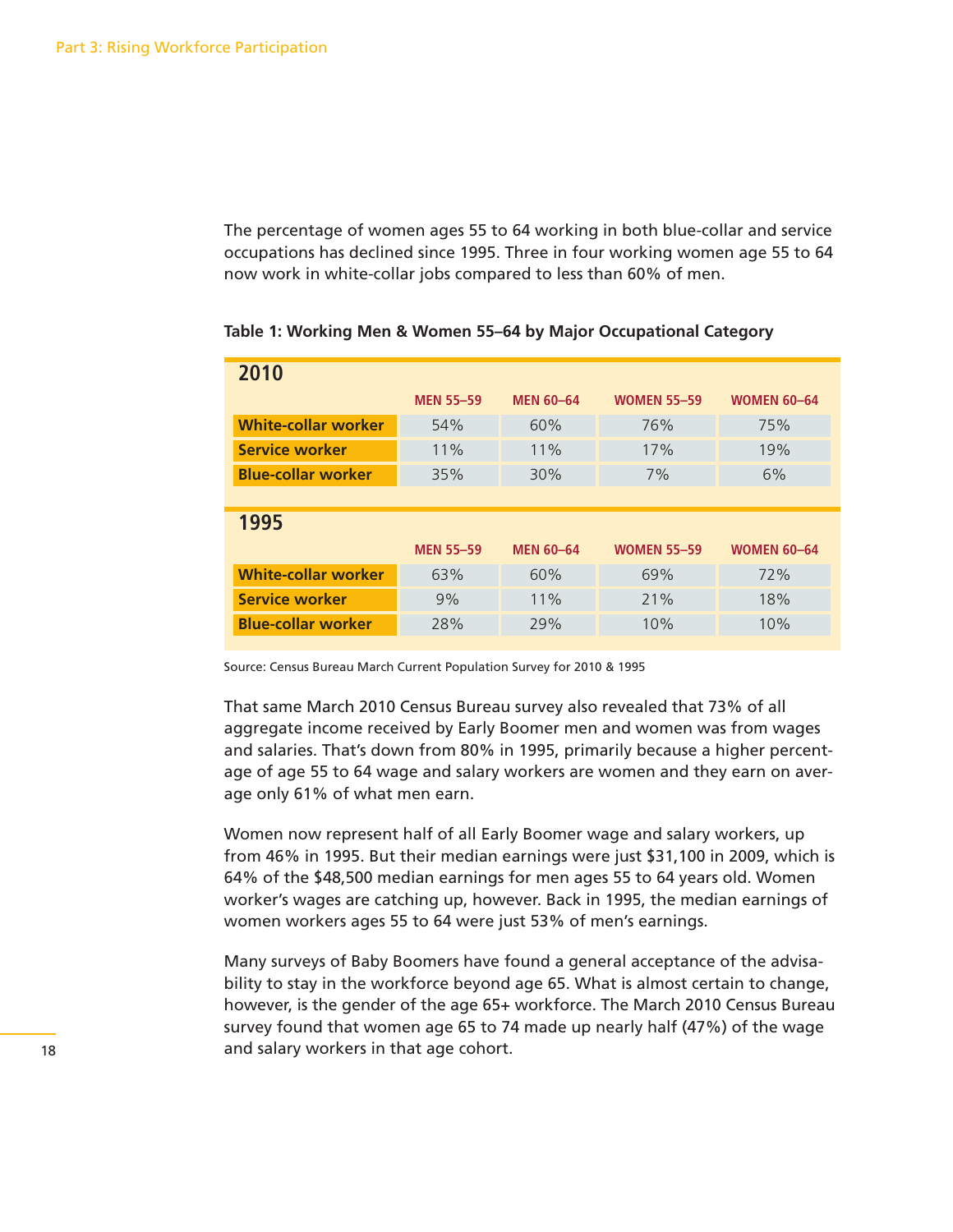Although women were a majority (54%) of people ages 65 to 74 in early 2010, they were only 45% of workers that age. In that age cohort only 35% of men and 25% of women reported that they worked in 2009. But as Early Boomers age into that cohort those percentages are sure to rise, possibly to 50% or higher.

There are several reasons why Early Boomer women are more likely to work longer after age 65 than men. One reason is that more of them are in officebased white-collar jobs, which are not as physically demanding as non-office jobs. But another reason is that, in addition to living longer than men their age, at least 40% of women ages 65 to 74 will become head of a household and thus responsible for all the expenses that entails.

Early Boomer women are also likely to work longer than men because in most cases their lifetime earnings were one-third lower than Early Boomer men, which will reduce the size of her Social Security checks. On average, after deductions for Medicare, her check will most likely be less than \$1,000 a month, hardly enough to support a household, particularly if it includes grandchildren.

Early Boomer men, despite being the minority gender, are still likely to end up in 2020 being about 45% of the age cohort 65 to 74 years old. The median income in 2009 of male workers that age was about \$51,000 a year, more than one in four earned over \$75,000 a year and one in five earned over \$100,000 a year. That could mean a monthly Social Security check of \$2,000 a month or more at full benefits.

But men with such higher earning capacity are now mostly working in professional or managerial occupations, and those jobs frequently provide considerable non-monetary compensation in addition to a large paycheck. As they age beyond 65, many Early Boomer men may decide to keep working, not because they need the money, but because they want to remain productive and engaged, and like the identity that comes with a job.

That may explain why in response to a question about retirement plans in a 2006 survey by the National Association of Realtors (*Baby Boomers and Real Estate: Today and Tomorrow*, 2006), one in five male respondents said they planned to either work full-time or start a new business enterprise. No one should be surprised when large numbers of college-educated Early Boomer men decide that they prefer working at their chosen profession over retirement.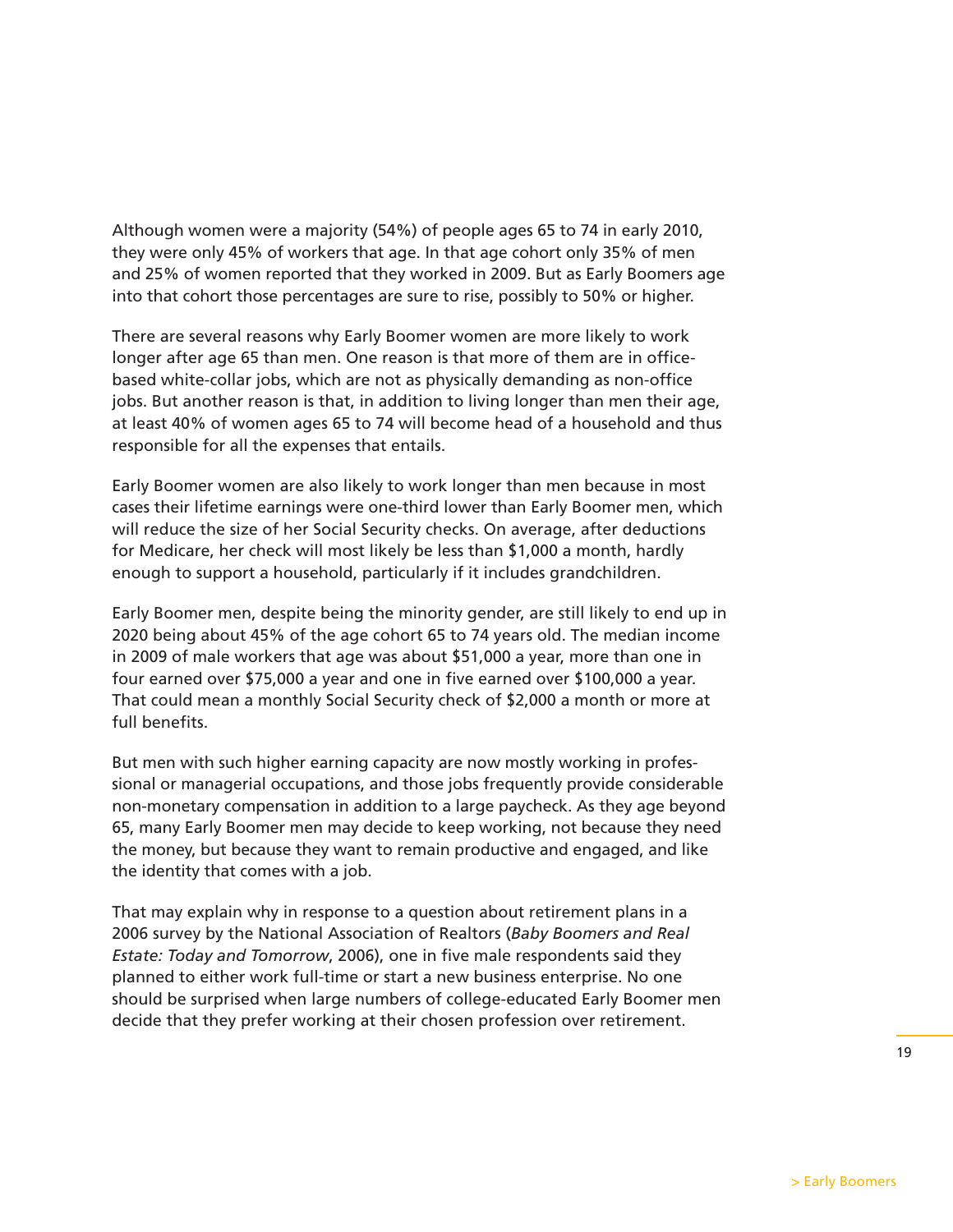## **Early Boomer Households**

Most of the 20 million Early Boomer households (56%) are married couples. Their median income is about \$79,000, but their average income is \$100,000 a year, according to March 2010 Census Bureau survey data. The other 44% of Early Boomer households are people who live alone (29%) plus other types of families and non-families (15%).

The Early Boomer households that are not married couples are smaller and have fewer earners. As a result their average household income is only about \$49,000 a year. Three-fifths of such households (60%) are headed by women, most of whom live alone.



**Figure 7: Early Boomer Household Income: Married Couples & Other Households**

Source: Census Bureau March Population Survey 2010

Figure 7 shows the very different income distribution between married couple households and other types of households. As households age, however, the fraction that are married couples declines, almost entirely due to death of a spouse. Married couple households edge down from 56% at age 55 to 64 to 52% at age 65 to 74, but then drop to 33% at age 75 or older. Figure 7 may therefore be seen as a graphical reminder of the importance of long-term financial planning, especially considering the needs of a female householder.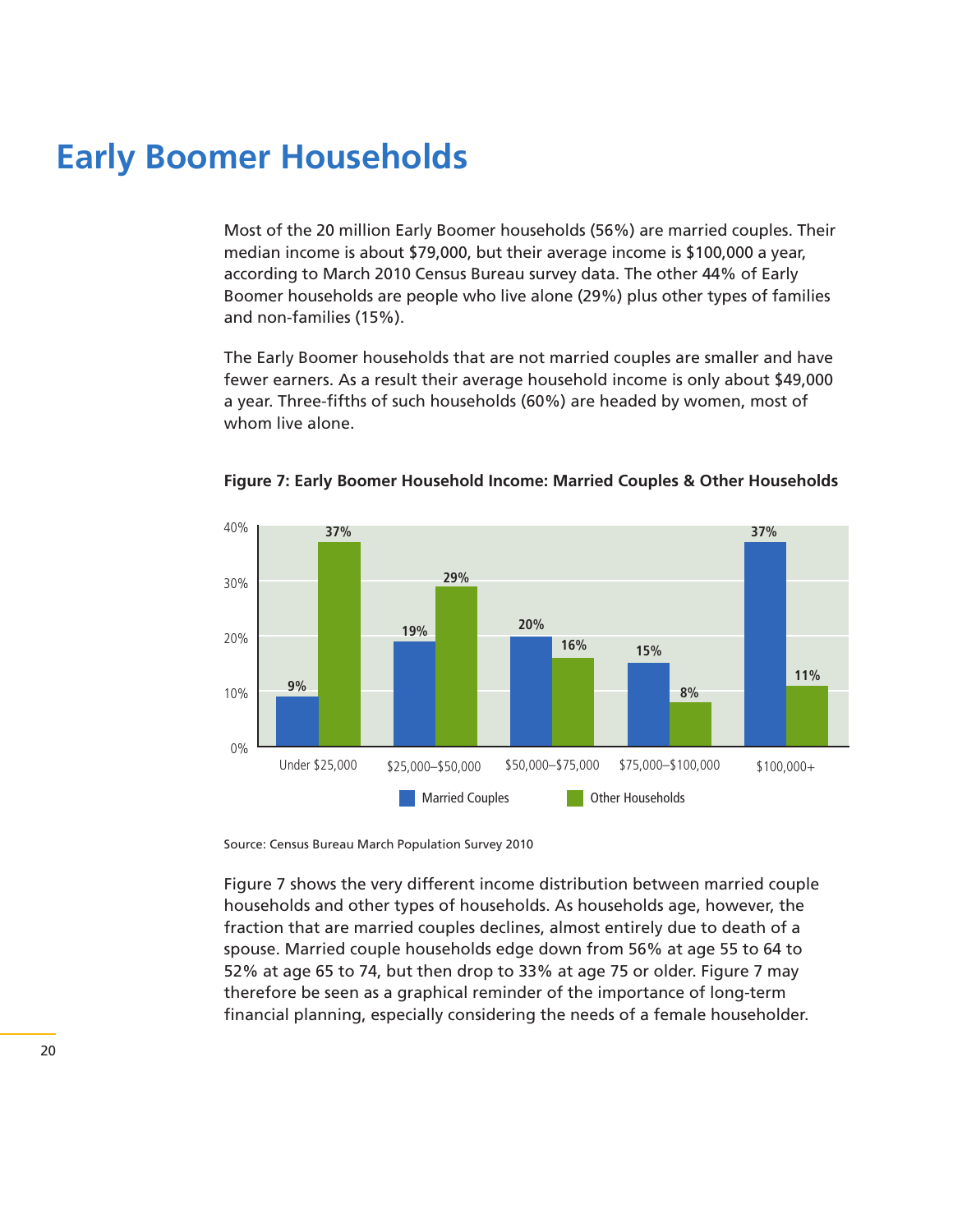## **Convergence: A Summary**

Major social change often occurs when multiple demographic, economic, and other trends converge. This is certainly the case with regard to Early Baby Boomers now on the edge of a major life stage transition.

The demographic trends are threefold. First, the Baby Boom will be responsible for high age 65 to 74 growth rates not seen in half a century. Second, a record high percentage of Early Boomer men are college graduates, which significantly increases their earning potential and propensity to work. Third, is rapidly rising labor force participation among Early Boomer women combined with more of them becoming a head of household, some with dependent grandchildren.

The economic and other trends include the rapid decline of defined benefit pensions, the increase in the age at which one may receive full Social Security benefits, combined with extremely low interest rates. Those low rates have contributed to the diminished returns the average American can expect from their personal savings.

The severe recession over the past several years created extraordinarily high unemployment, mostly among younger workers, combined with record numbers of home foreclosures. This had the unforeseen consequence of increasing financial pressure on Early Baby Boomers, many of whom were asked to support (and often house) their adult children and grandchildren.

The rapid decline in home values that occurred during this recession has also eliminated or at least severely reduced the home equity that some Early Boomers were depending on to augment the reduction in their retirement assets. But even if some equity remains, the expected returns will likely be much lower than in the past.

Perhaps one consequence of this multifaceted situation is that more Americans will come to appreciate the importance of financial planning along with personal risk management. Maintaining a prudent debt to equity ratio is vital to any business operation. Maybe that will now become an equally important part of personal finance.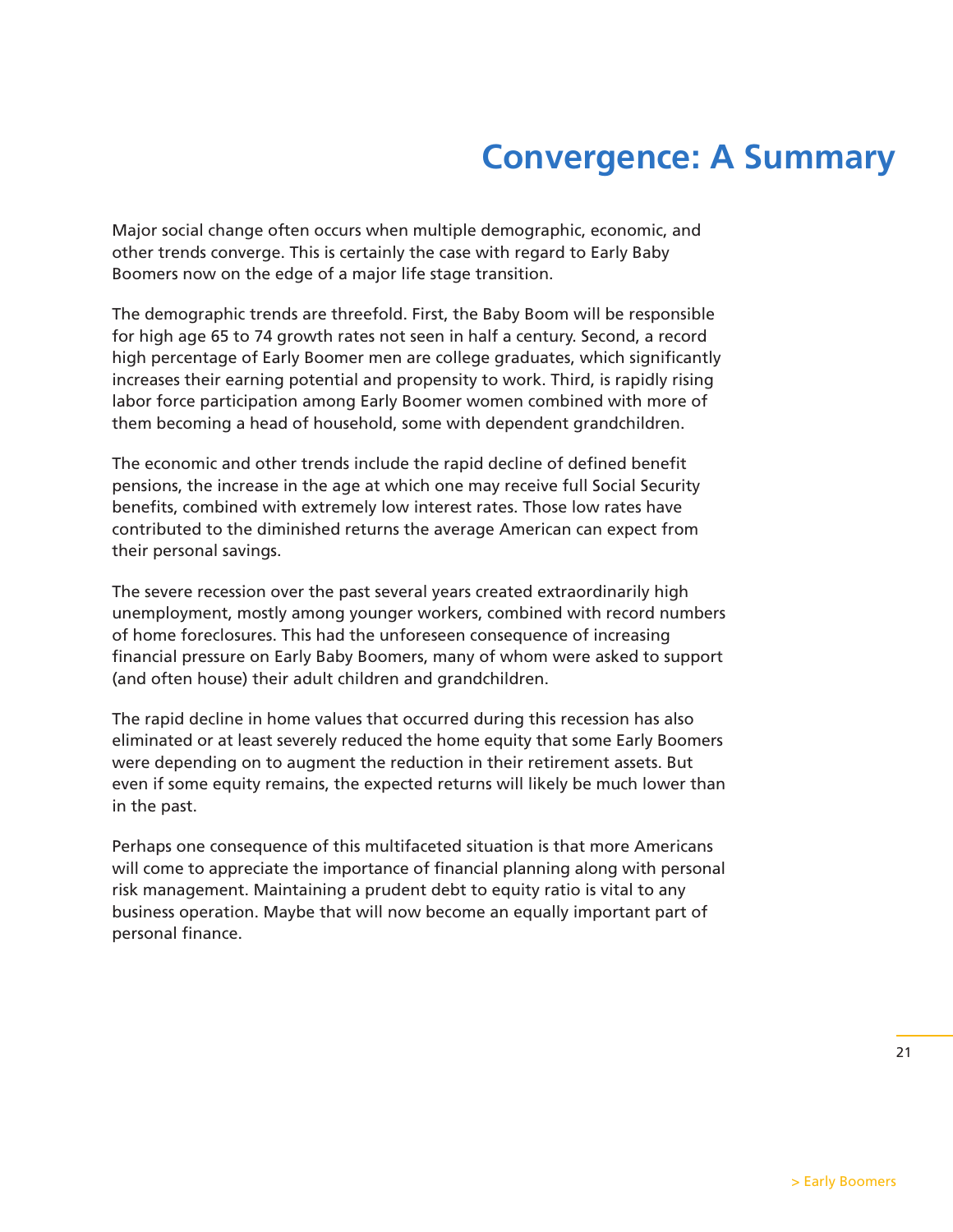## **Implications**

The late 20th Century pattern of working until about age 65 and then spending one's remaining years in the leisure pursuits is very likely over. It's been forecasted for many years that if the huge Baby Boom generation retired like their predecessor generations there would not be enough workers to support that large a number of retirees. In light of new data about Early Boomers' plans, perhaps that dire forecast needs to be revised.

Early Boomers are going to be the first cohort of older Americans to find that most of them can't retire at 65 or even 66 when full Social Security benefits apply. Many will keep working for compelling personal financial reasons and some for more altruistic reasons such as supporting their adult children or grandchildren. Others will want to continue in the workforce simply for the intrinsic value and satisfaction of their work. Similarly, the satisfaction of working for a worthy goal, such as educating their grandchildren, may bring a new sense of purpose to many Early Boomers. That may have the secondary effect of keeping them healthier and adding years to their lives. But the net effect of those additional workers and their consequent additional spending will surely be a benefit to society in terms of boosting future economic growth.

On a personal level, however, there may be some unanticipated consequences. Some individuals who have been forced by their personal financial situation to continue working past age 65 or 66 may become resentful and wish to blame "government" for the disappearance of their home equity and drop in their investments value. The addition of so many older Americans to the workforce may also have the unintended consequence of resentment among younger people who are unemployed. At a time when jobs are hard to come by one can imagine a 40- or 50-year-old worker who has been unemployed for some time complaining bitterly that instead of retiring those older people are taking a job that could be theirs.

Employers may see some benefit in employing experienced workers who are eligible for Medicare, thus less likely to need employer-sponsered health insurance than younger workers. But on the other hand those same employers may find it necessary to make some perhaps costly workplace accommodations for workers that may be less mobile or not so tech savvy.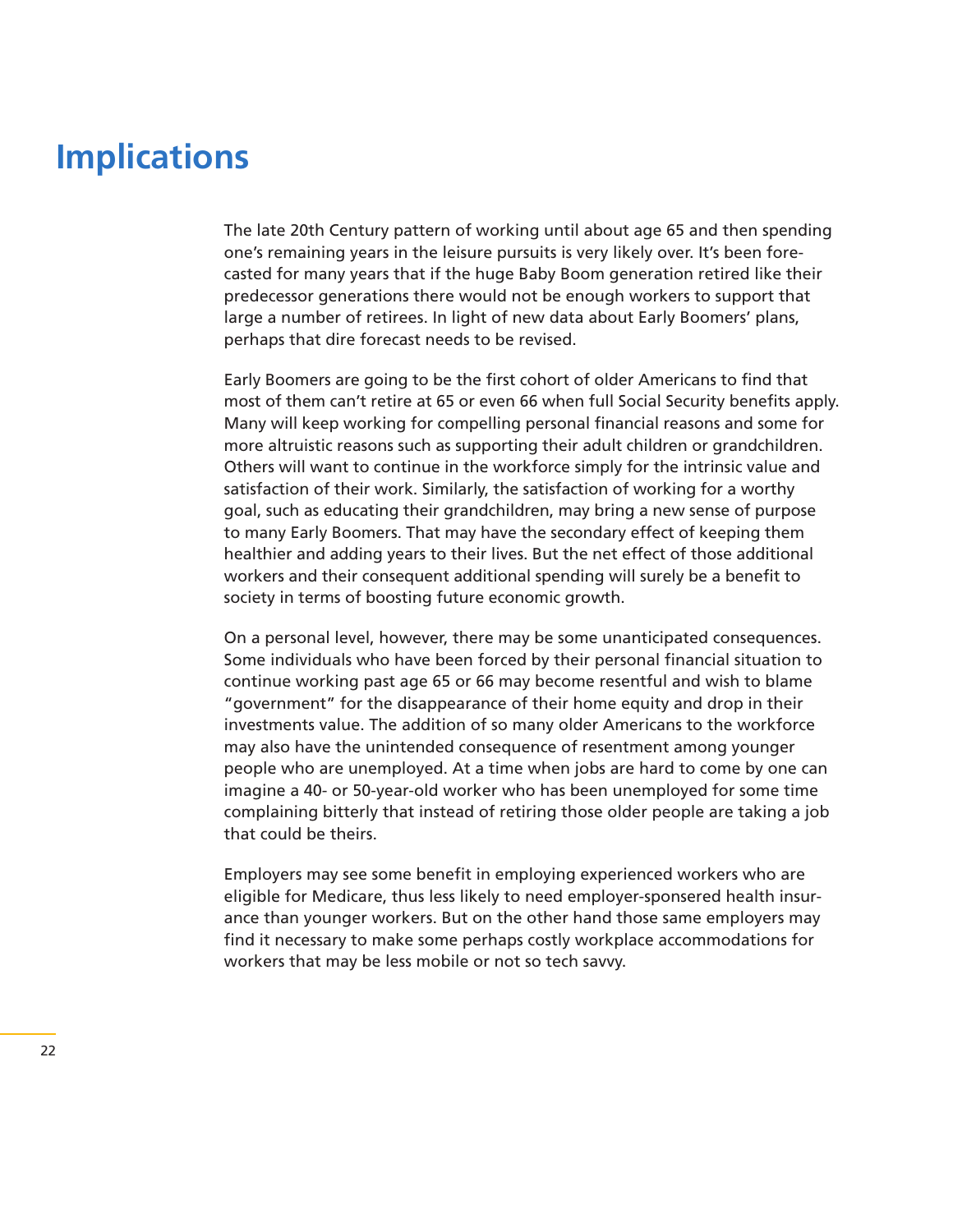We cannot predict the future with any great degree of certainty. But the nation is slowly recovering from an extremely deep recession while at the same time it is in the midst of long-term industrial transformation. Millions of jobs in previously robust industries such as manufacturing, construction, and real estate have been eliminated and are not likely to return anytime soon.

The new jobs that are being created often require new skill sets and frequently do not pay as well and offer much less in the way of job security. The Internal Revenue Service is forecasting a 12% decline from 2009 to 2012 in the number of W-2 forms filed.\*

Over the next decades we can expect that millions more Americans will be working as independent contractors or working for cash, in either case without any of the benefits such as health or unemployment insurance. Such workers must also create their own system of regular contributions to a retirement plan, something a former employer may have done for them.

As a result, some firms in the financial services industry will have both an opportunity and a major task over the next 5 to 10 years. This combination of opportunity and challenge is to help Early Boomers in some meaningful way to better manage their money to ensure an adequate lifetime income stream and rebuild their retirement nest egg in a timely fashion.

Traveling into this uncertain future will be 36 million Early Boomers. But one thing is certain: their unique characteristics described in this report virtually guarantee that they will transform the life-stage transition from work to retirement, and also make a significant contribution to dealing with whatever issues our nation faces.

With regard to work patterns and lifestyles after age 65, Early Boomers are quite likely to change our perception of old age and become the trendsetters for the age groups that come after them. We should expect a great deal of interest in how Early Boomers manage the next phase of their lives.